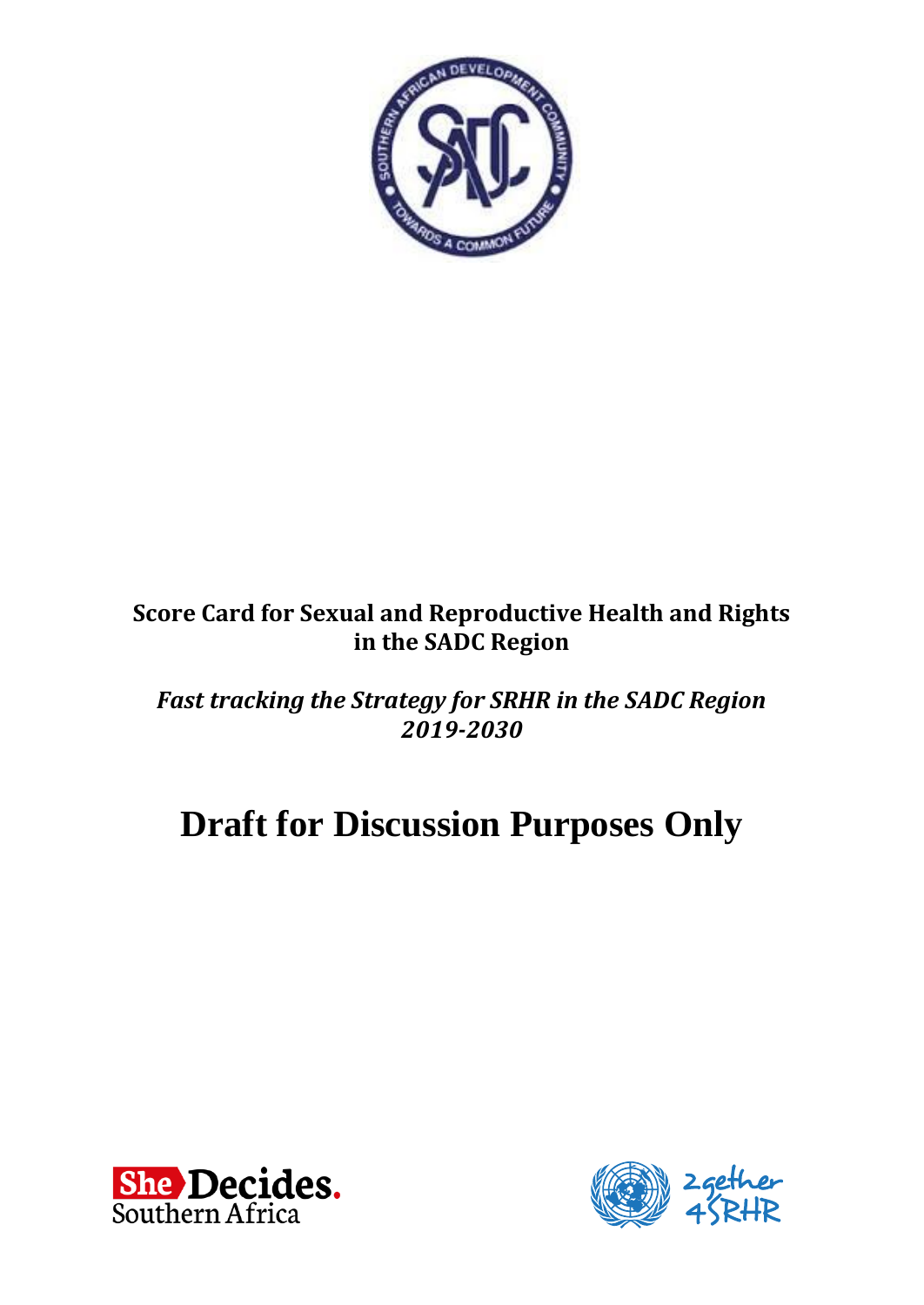## <span id="page-1-0"></span>**Acronyms**

| <b>AADPD</b>  | Addis Ababa Declaration on Population and Development            |
|---------------|------------------------------------------------------------------|
| <b>ACRWC</b>  | African Charter on the Rights and Welfare of the Child (CRD)     |
| <b>AGYW</b>   | Adolescent girls and young women                                 |
| <b>CRC</b>    | Convention on the Rights of the Child                            |
| <b>CSE</b>    | Comprehensive sexuality education                                |
| <b>DHIS</b>   | District health information system                               |
| <b>ESA</b>    | East and Southern Africa                                         |
| <b>GAM</b>    | <b>Global AIDS Monitoring</b>                                    |
| GBV           | Gender-based violence                                            |
| <b>HPV</b>    | Human Papillomavirus                                             |
| <b>ICPD</b>   | International Conference on Population and Development           |
| <b>IPV</b>    | Intimate partner violence                                        |
| M&E           | Monitoring and evaluation                                        |
| <b>MTCT</b>   | Mother-to-child transmission of HIV                              |
| <b>NCPI</b>   | National Commitment and Policies Instrument                      |
| SADC          | Southern African Development Community                           |
| <b>SDG</b>    | Sustainable Development Goal                                     |
| <b>SGBV</b>   | Sexual and gender-based violence                                 |
| <b>SRH</b>    | Sexual and reproductive health                                   |
| <b>SRMNAH</b> | Sexual, reproductive, maternal, newborn and adolescent health    |
| <b>SRHR</b>   | Sexual and reproductive health and rights                        |
| <b>STI</b>    | <b>Sexually Transmitted Infection</b>                            |
| <b>UNAIDS</b> | Joint United Nations Programme on HIV/AIDS                       |
| <b>UNFPA</b>  | <b>United Nations Population Fund</b>                            |
| <b>UNICEF</b> | United Nations Children's Fund                                   |
| <b>WHO</b>    | World Health Organization                                        |
| <b>UNESCO</b> | United Nations Educational, Scientific and Cultural Organization |
|               |                                                                  |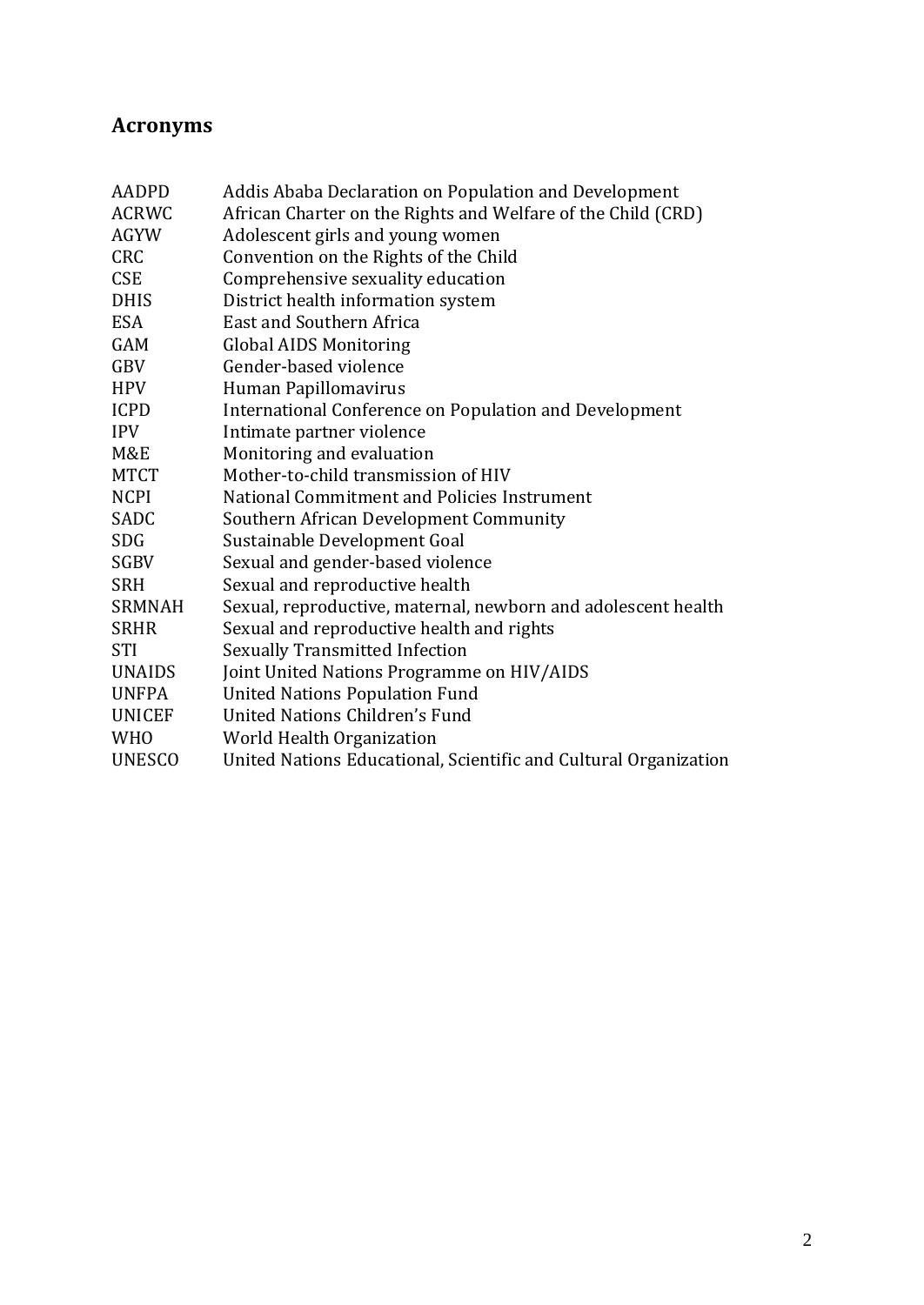#### **Table of Contents**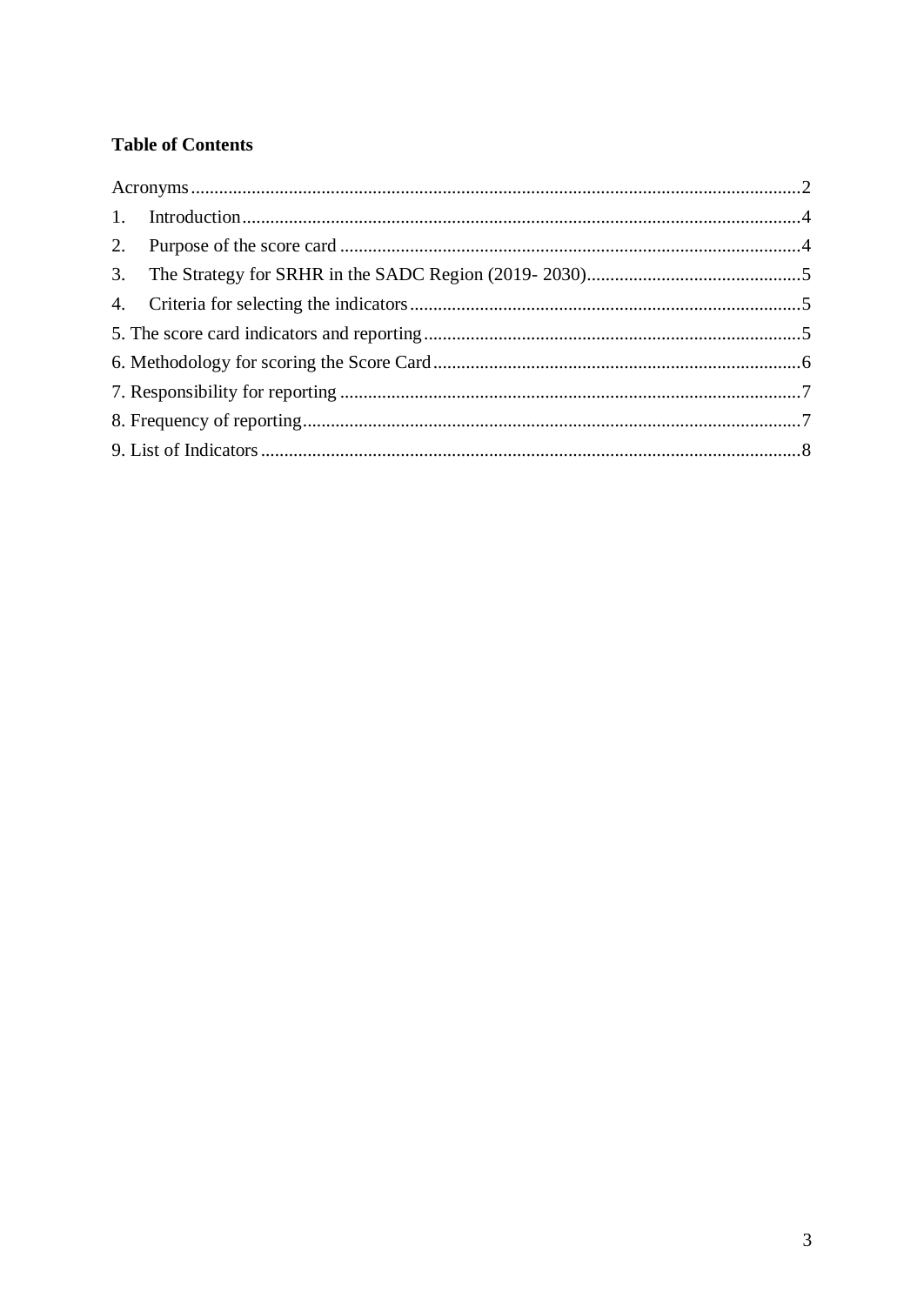#### <span id="page-3-0"></span>**1. Introduction**

The Southern African Development Community (SADC) and its Member States are committed to fast tracking and advancing the realization of sexual and reproductive health and rights (SRHR) in the region to meet their global, continental and regional SRHR commitments, guided by the SADC SRHR Strategy 2019–2030, and to contribute towards sustainable human development in the region.

The development of the SADC SRHR Strategy and this corresponding score card has been led by a Technical Committee, comprising of the Ministries of Health for Eswatini, Namibia and South Africa, with technical support from the SADC Secretariat, UNAIDS1, UNFPA2, UNICEF3, WHO4, and UNESCO<sup>5</sup> and the global SheDecide*s* movement and their champion in the region.

A Technical Consultation on the SADC SRHR Strategy and corresponding score card was held in Pretoria, South Africa, from 3–6 September 2018. It brought together representatives from Ministries of Health, Education, Youth and Gender from the 15 Member States <sup>6</sup>, civil society organizations representing a diverse array of constituencies, and youth-led organizations. This meeting provided strategic direction and inputs to finalize the SADC SRHR Strategy 2019-2030 and the indicators contained in this score card.

The Technical Committee met on 26 and 27 September 2018 to review the inputs arising from the Technical Consultation. The East African Community Secretariat (EAC) provided technical support through its strategic partner, the Health Information Systems Programme (HISP), University of Oslo, Norway, to define the methodology for scoring the score card. The Strategy and score card were sent to Member States for final validation, and presented to the National AIDS Council Directors and the Meeting of the Senior Officials for their inputs and approval.

#### <span id="page-3-1"></span>**2. Purpose of the score card**

This score card is a high-level strategic tool to track progress at a political level across the SADC region in the implementation of the Strategy for SRHR in the SADC Region 2019– 2030 against core indicators. The indicators included in the score card are multisectoral. Accountability for results will need to be shared by Member States, civil society, youthled organizations, networks of key populations, development partners and others. The annual updating of the score card will not only track progress made, facilitate comparative inquiry, inspire the emergence of good practices, seek to achieve stronger results for individuals and communities, facilitate the exchange of lessons learnt and promote accountability.

 $\overline{a}$ <sup>1</sup> Joint United Nations Programme on HIV/AIDS (UNAIDS)

<sup>2</sup> United Nations Population Fund (UNFPA)

<sup>3</sup> United Nations Children's Fund (UNICEF)

<sup>4</sup> World Health Organization (WHO)

<sup>5</sup> United Nations Educational, Scientific and Cultural Organization (UNESCO)

<sup>6</sup> The Comoros was only added to the SADC Community in August 2018, and did not participate in the Technical Consultation, though invitations were extended.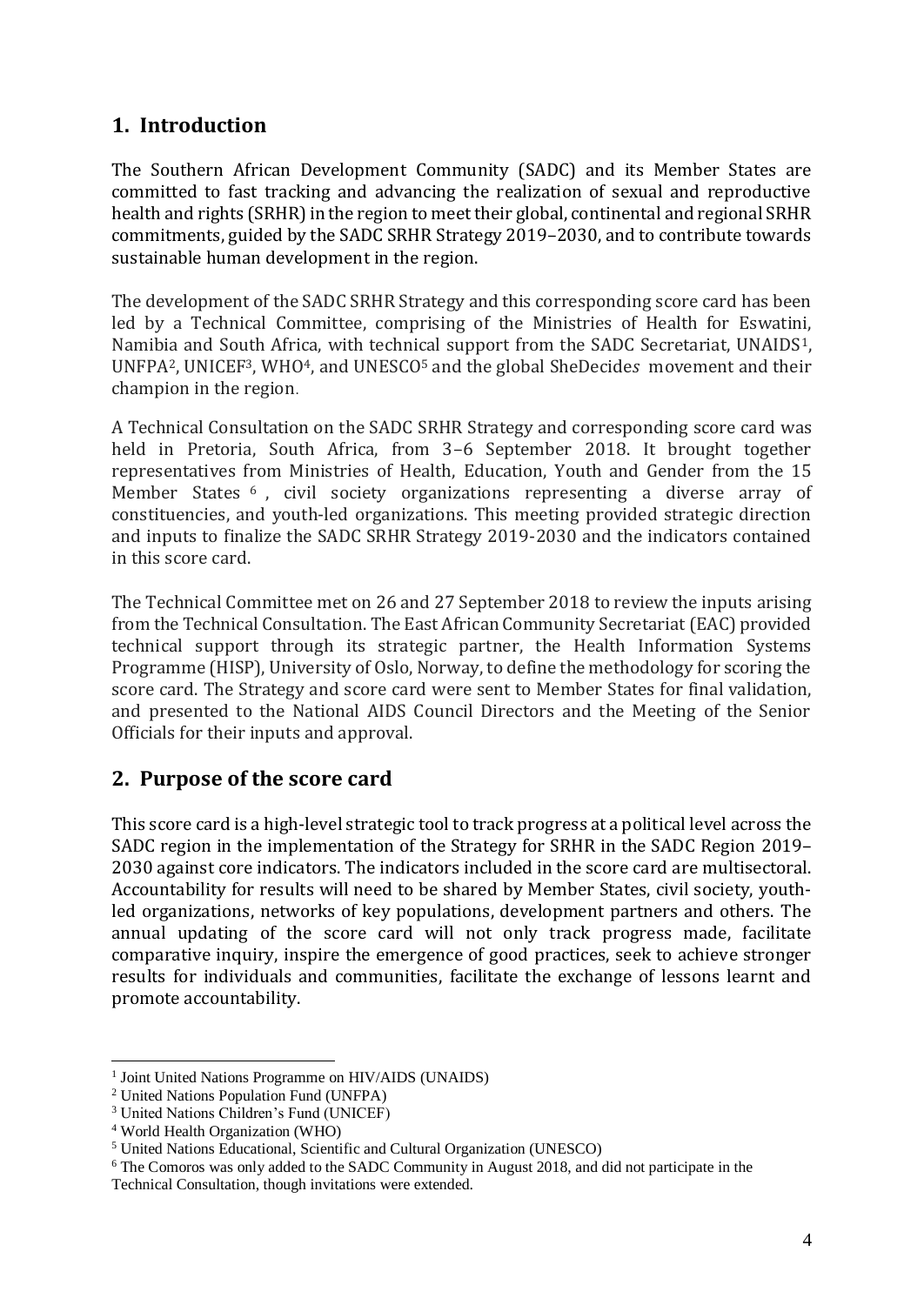## <span id="page-4-0"></span>**3. The Strategy for SRHR in the SADC Region (2019- 2030)**

#### **Vision**

The vision of this Strategy is to ensure that *all people in SADC enjoy a healthy sexual and reproductive life, have sustainable access , coverage and quality SRHR services, information and education, and are able to fully realize and exercise their SRH rights, as integral to sustainable human development in SADC.*

To achieve this vision SADC Member States will fast track the following outcomes:

1. Maternal mortality reduced to less than 70 deaths per 100,000 live births. (SDG 3.1.)

2. Newborn mortality reduced to 12 per 1,000 births in every country. (SDG 3.2.)

3. HIV and AIDS as a public health threat is ended by 2030. (SDG 3.3.)

4. Sexual and gender-based violence and other harmful practices, especially against women and girls, are eliminated. (SDG 5.1; SDG 5.2.; SDG5.3)

5. Rates of unplanned pregnancies and unsafe abortion are reduced.

6. Rates of teenage pregnancies are reduced.

7. Universal access to integrated, comprehensive SRH services, particularly for young people, women and, key and other vulnerable populations, including in humanitarian settings, is ensured. (SDG 3.7; SDG 5.6)

8. Health systems, including community health systems, are strengthened to respond adequately to SRH needs in the region. (SDG 5.6)

9. An enabling environment for adolescents and young people to make healthy sexual and reproductive choices that enhance their lives and well-being is created. (SDG 4.7; SDG 5.6)

10. Barriers, including policy, cultural, social and economic, that act as an impediment to the realization of SRHR in the region, are removed. (SDG 5.1; SDG 5 c)

## <span id="page-4-1"></span>**4. Criteria for selecting the indicators**

The following are the criteria for the selection of indicators to track progress in meeting the outcomes of the Strategy for SRHR in the SADC region:

- Reflect the required multisectoral response.
- A balance of impact, outcome and process indicators.
- A mix of indicators for which data is readily available and aspirational indicators that reflect the SRHR ambitions of the region by 2030.
- Alignment with global, continental and regional targets agreed to by Member States.

## <span id="page-4-2"></span>**5. The score card indicators and reporting**

i) Score card consists of 20 key indicators that reflect areas for accelerated action if the 10 outcomes of the strategy are to be met. Graphs will be generated that will show the regional trends over time against the indicators, where appropriate. The following are the indicators to be included in the score card:

1. Maternal mortality, institutional (to be complemented with population-based estimates or survey data, where available).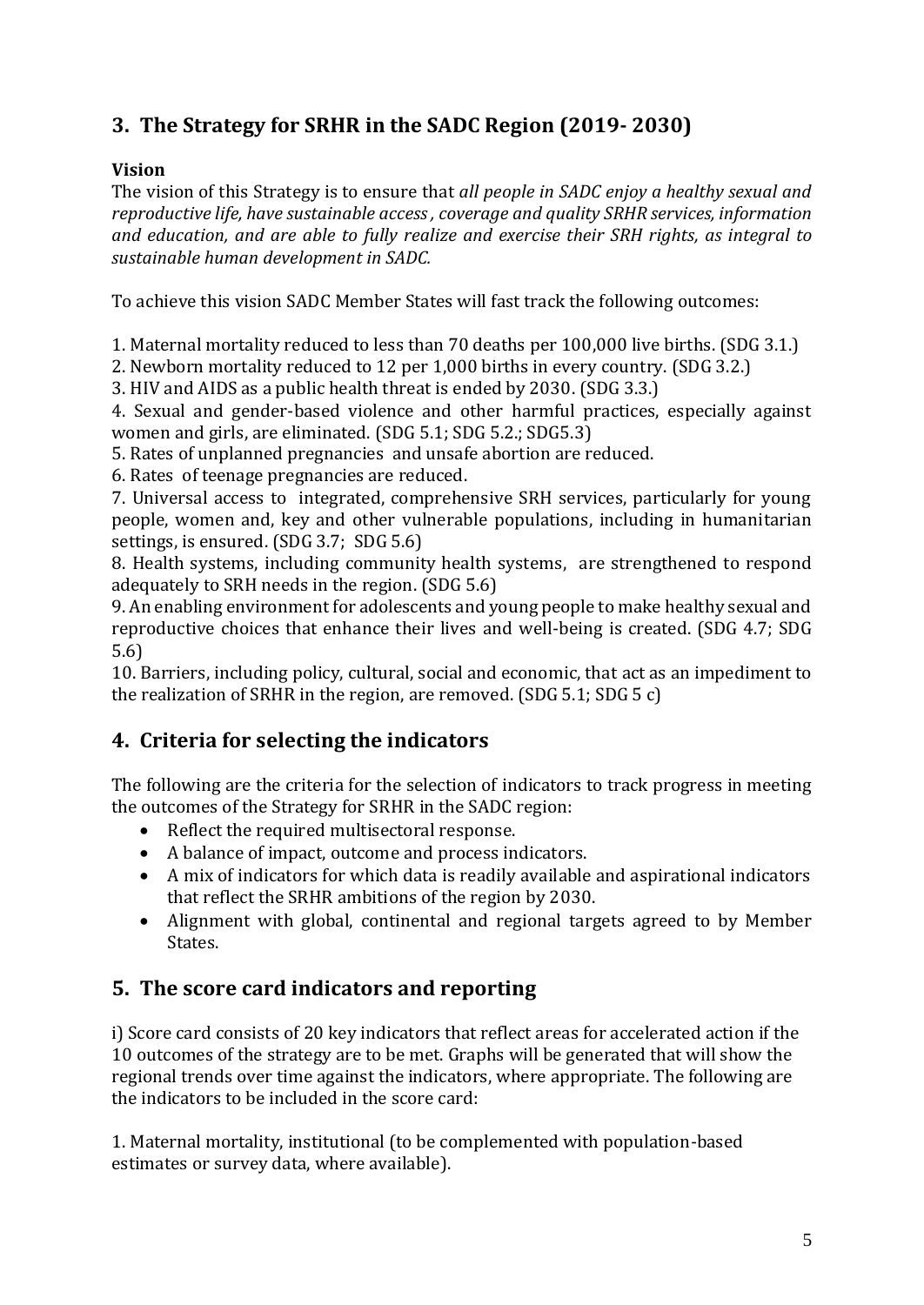2. Neonatal mortality, institutional (to be complemented with population-based estimates or survey data, where available).

3. Percentage of obstetric and gynecological admissions due to abortion, b) Facility records for the treatment of abortion complications.

4. Adolescent birth rate, 10–19 years of age.

5. Proportion of population accessing integrated SRH services (total population)

6. Existence of laws and policies that allow adolescents to access SRH services without third party authorization.

7. Percentage of primary and secondary schools that provided life skills-based HIV and sexuality education in the previous academic year.

8. Unmet need for family planning (contraception).

9. Percentage reduction in new HIV infections, females 15 – 24.

10. Mother to child transmission of HIV

11. Percentage of condom use with last high-risk sex among adolescent girls and young women aged 15–24 years of age.

12. Sexually transmitted infections (STIs) incidence rate, using the overall rate of syphilis, given the impact of syphilis on sexual and reproductive health outcomes. 13. Proportion of females who have received the recommended number of doses of HPV vaccine prior to age 15 (age).

14. Minimum legal age of consent to marriage, 18 years for all irrespective.

15. Legal status of abortion

16. Proportion of ever-partnered girls and women (ages 15 and above) subjected to physical and/or sexual violence by a current or former intimate partner, in the last 12 months.

17. Non-partner sexual violence prevalence

18. Percentage of annual budgets allocated to health sector

19. Health worker density and distribution for SRMNAH

20. Proportion of services within the essential package of SRHR services covered by public health system

ii) **Progress report:** The progress report will complement the score card with a more in-depth analysis of the indicators in relation to the age, sex, key population, geography, socioeconomic status and other disaggregation's, as may be required to show who is being reached and who is being left behind.

iii) **Linkages with other relevant SADC tools**: This score card links to the SADC HIV Prevention Score Card adopted in November 2017, and is aligned to existing global, continental and regional targets. The score card will be informed by the Monitoring and Evaluation (M&E) Framework that will provide further detail of the extent to which the region is making progress towards the vision and outcomes of the Strategy.

#### <span id="page-5-0"></span>**6. Methodology for scoring the Score Card**

The score card aims to inspire accelerated action by Member States to improve the SRHR of all people. A quartile approach will be used to measure progress to global targets and to set regionally agreed upon targets drawing on data from SADC Member States.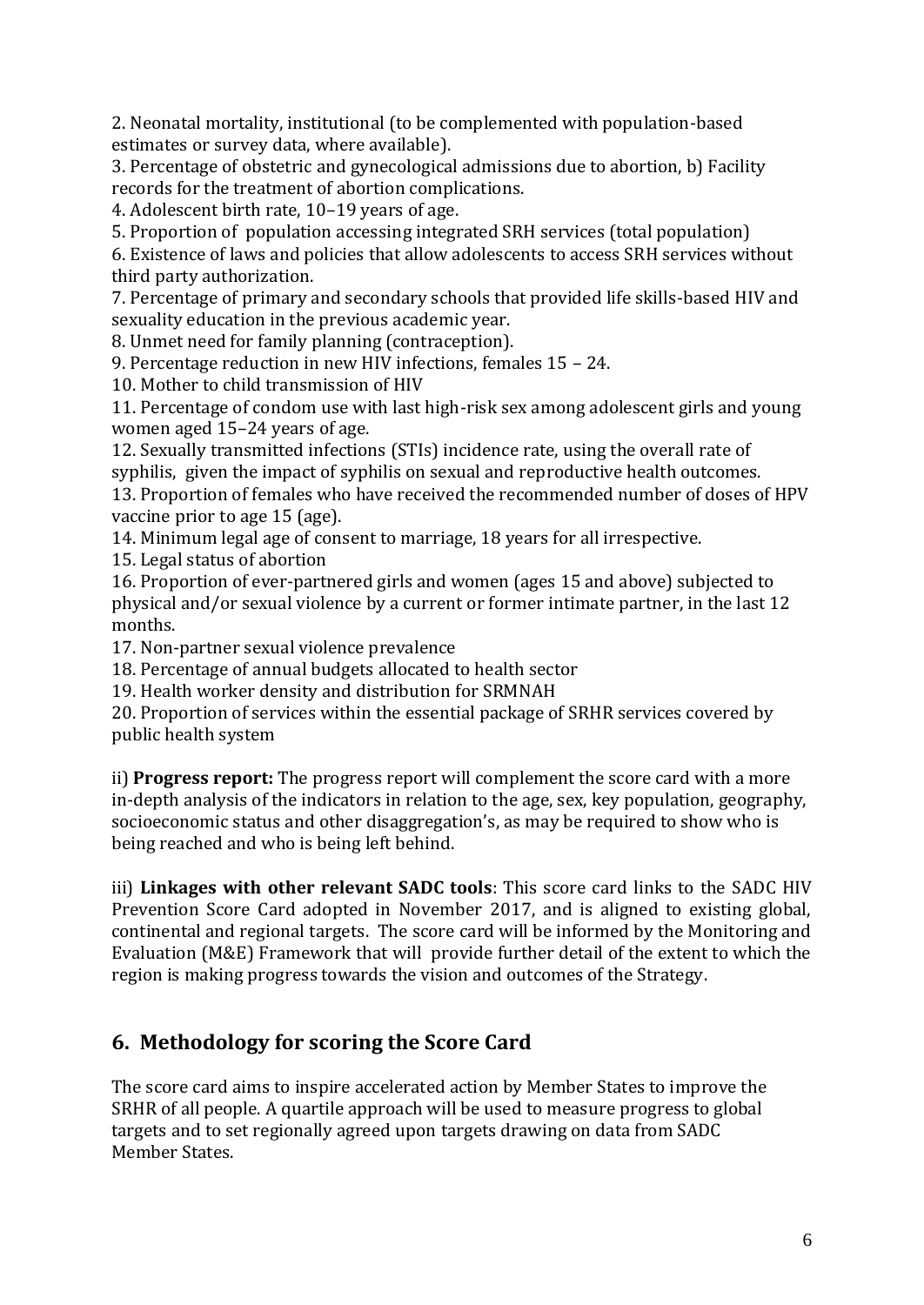- i) **Indicators where global targets exist:** Countries that meet the target will be GREEN, countries that fall in the second and third quartile that show progress towards the target will be YELLOW, and countries in the fourth quartile where urgent action is required to meet the target will be RED.
- ii) **Indicators where no global targets exists:** Targets will be set using the quartile approach. The first quartile will represent the regionally agreed targets. Countries that fall in the second and third quartiles showing progress to the target will be Yellow, and countries in the fourth quartile where urgent action is required to meet the target will be RED.



#### **Determination of Cut-off**

### <span id="page-6-0"></span>**7. Responsibility for reporting**

Ministries of Health of the 16 Member States will identify a focal person to coordinate the populating of the score card on an annual basis. The score card will be submitted to the SADC Secretariat for consideration during the Annual Meeting of the Senior Officials and prior to submission to the Ministers of Health. The Score Card will also be shared through other SADC Ministerial platforms such as meetings of the Ministers of Education, Gender and Youth Meetings to ensure accountability across all sectors. UN agencies will provide support to Member States with the collection and analysis of the data for reporting purposes.

#### <span id="page-6-1"></span>**8. Frequency of reporting**

The score card and progress report will be reported upon annually to the SADC Ministers of Health, Education, Gender and Youth.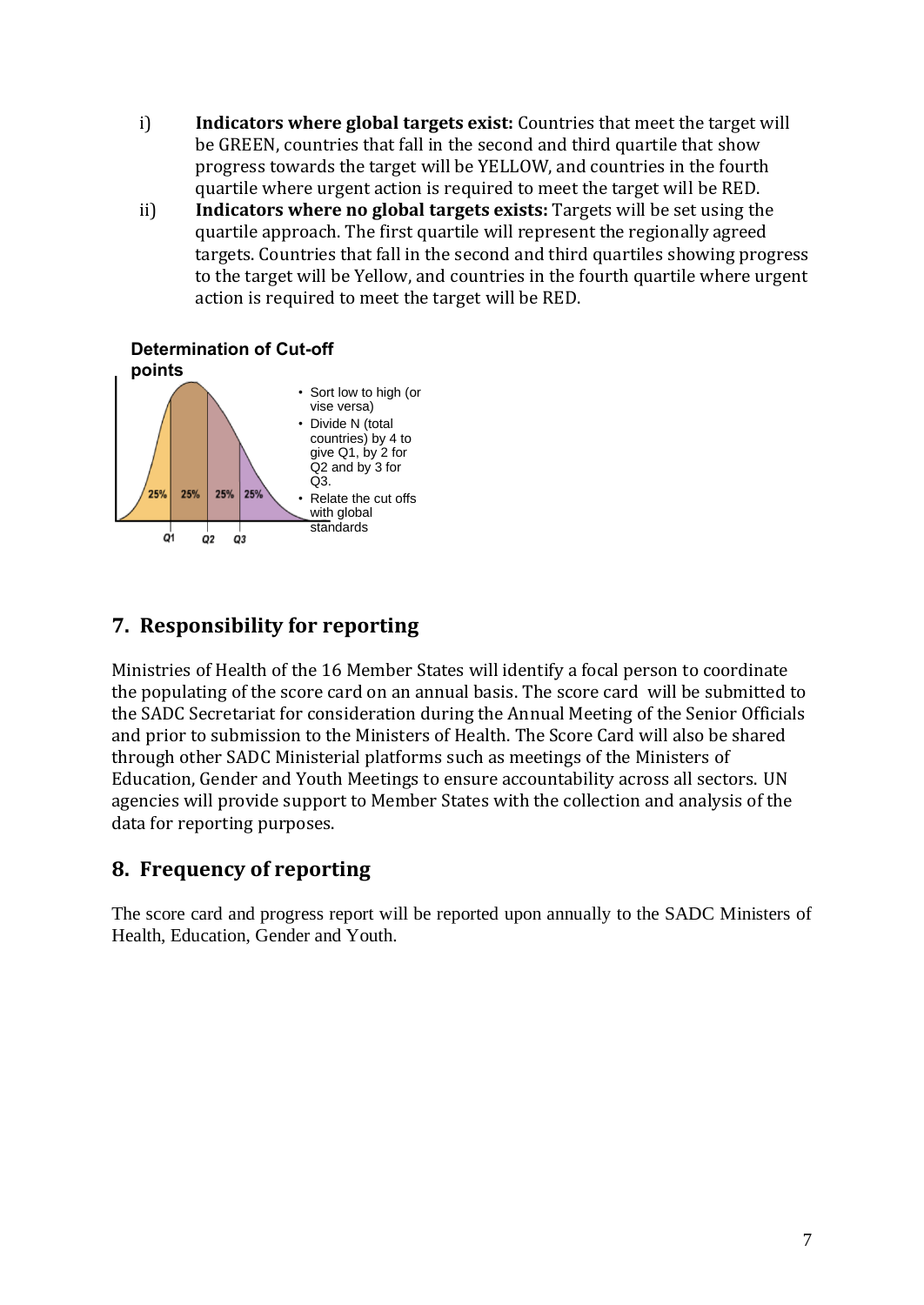#### **9. List of Indicators**

 $\overline{a}$ 

The list of indicators defines the indicators, the rationale, the data sources and the alignment with the 10 Strategic Outcomes of the Strategy for SRHR in the SADC region.

<span id="page-7-0"></span>

|     | Indicator                 | <b>Definition</b>               | Rationale                        | <b>Alignment with Strategic</b> | Frequency        | <b>Data Sources</b>        |
|-----|---------------------------|---------------------------------|----------------------------------|---------------------------------|------------------|----------------------------|
|     |                           |                                 |                                  | <b>Outcome &amp; Target</b>     | of               |                            |
|     |                           |                                 |                                  |                                 | <b>Reporting</b> |                            |
| 1.A | <b>Maternal Mortality</b> | Number of maternal deaths       | MMR in several countries of      | Strategic Outcome: 1.           | Annual           | DHIS, maternal deaths      |
|     | Ratio                     | among 100,000 deliveries in     | the region remain very high,     |                                 |                  | surveillance, response     |
|     |                           | health facilities/institutions. | for example, in DRC, 846 per     | Target:<br>Reduce<br>maternal   |                  | systems                    |
|     | 1.A: Institutional        |                                 | 100,000 live births. Zimbabwe    | mortality to less than 70       |                  |                            |
|     | <b>Maternal Mortality</b> | Numerator: # of maternal        | has an MMR of 651 per            | deaths per 100,000 (SDG         |                  |                            |
|     | ratio <sup>7</sup>        | deaths in institutions.         | 100,000 live births. Without     | Target 3.2.)                    |                  |                            |
|     |                           |                                 | drastic interventions, the       |                                 |                  |                            |
|     | Age, cause of death       | Denominator: Total number       | region is unlikely to meet the   |                                 |                  |                            |
|     | and geographic            | of deliveries (all deliveries   | SDG targets.                     |                                 |                  |                            |
|     | location.                 | including live and still        |                                  |                                 |                  |                            |
|     |                           | births) in institutions.        | Reducing maternal mortality      |                                 |                  |                            |
|     |                           |                                 | requires progress to made in a   |                                 |                  |                            |
|     |                           |                                 | number of linked indicators in   |                                 |                  |                            |
|     | <b>Maternal Mortality</b> | Annual number of female         | this score card, including:      |                                 | Every 3          | Civil registration & vital |
|     | Ratio                     | deaths from any cause           | reducing the vulnerability of    |                                 | years            | statistics                 |
|     |                           | related to or aggravated by     | pregnant adolescents;            |                                 |                  |                            |
|     | 1.B: Maternal             | pregnancy or its                | increasing human resources,      |                                 |                  | Population based           |
|     | <b>Mortality Ratio.</b>   | management (excluding           | in particular midwives, and      |                                 |                  | surveys                    |
|     |                           | accidental or incidental        | obstetric services; increasing   |                                 |                  |                            |
|     | SDG Target:               | causes) during pregnancy        | the uptake of contraceptives;    |                                 |                  |                            |
|     | 70/100,000 live           | and childbirth or within 42     | access to safe abortion services |                                 |                  |                            |
|     | births.                   | days of termination of          | as defined by the law of each    |                                 |                  |                            |
|     |                           | pregnancy, irrespective of      | country and post-abortion care   |                                 |                  |                            |
|     |                           | the duration and site of the    | for those in need; ; addressing  |                                 |                  |                            |

 $^7$  Indicator Source: WHO. (2018) Global Reference List of 100 Core Health Indicators (plus health-related SDGs). (WHO)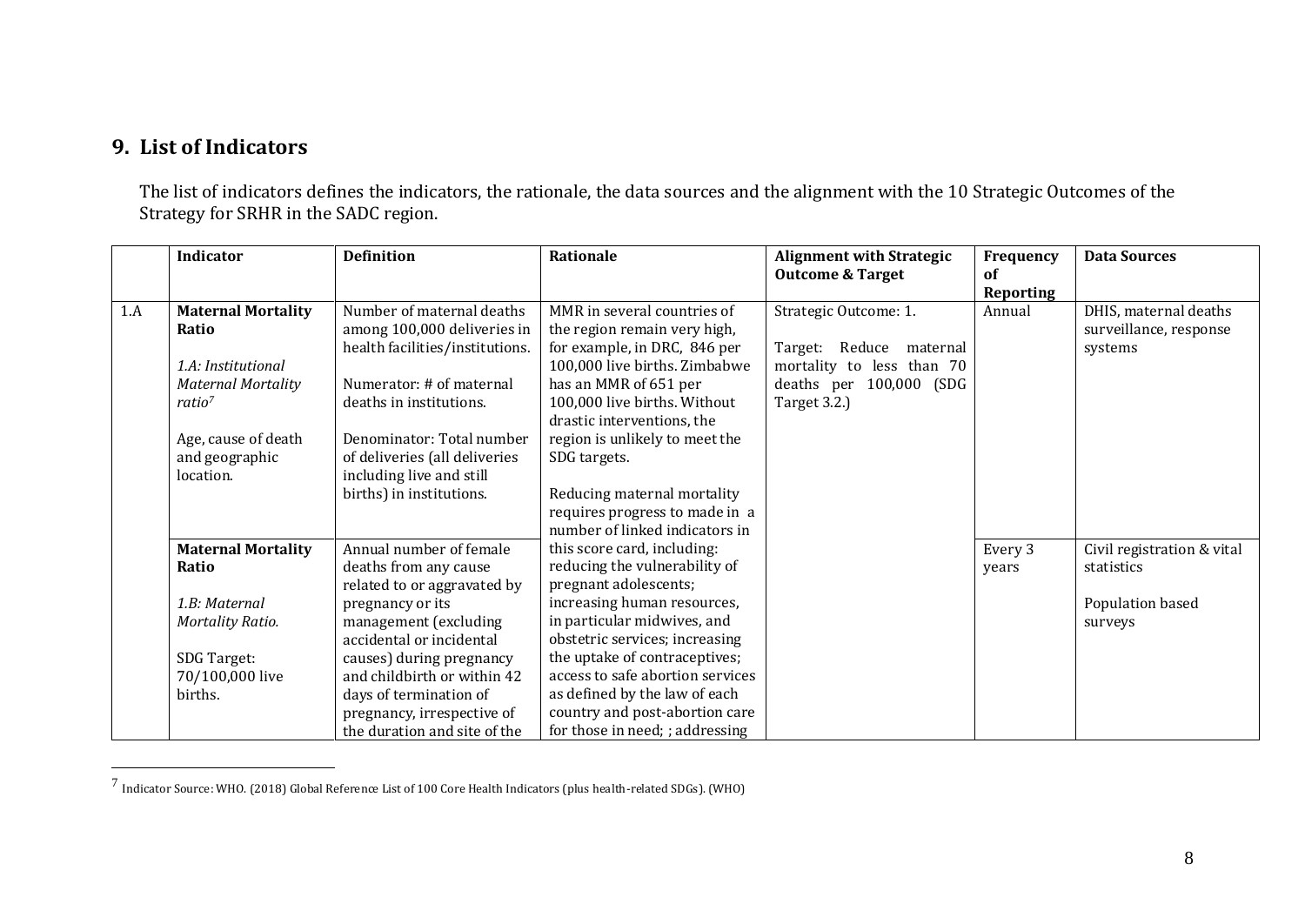|    | <b>Indicator</b>                                                                                                                        | <b>Definition</b>                                                                                                                                                                                                                                              | Rationale                                                                                                                                                                                                                                                                                                                                                                                                                                                       | <b>Alignment with Strategic</b><br><b>Outcome &amp; Target</b>                                                        | Frequency<br>of<br>Reporting | <b>Data Sources</b>                                        |
|----|-----------------------------------------------------------------------------------------------------------------------------------------|----------------------------------------------------------------------------------------------------------------------------------------------------------------------------------------------------------------------------------------------------------------|-----------------------------------------------------------------------------------------------------------------------------------------------------------------------------------------------------------------------------------------------------------------------------------------------------------------------------------------------------------------------------------------------------------------------------------------------------------------|-----------------------------------------------------------------------------------------------------------------------|------------------------------|------------------------------------------------------------|
|    |                                                                                                                                         | pregnancy expressed per<br>100,000 live births for a<br>specified time period.<br>Numerator: number of<br>maternal deaths.<br>Denominator: Number of<br>live births                                                                                            | cultural attitudes towards<br>pregnancy, labor, and delivery;<br>reducing the distances<br>between health centres and<br>residences;                                                                                                                                                                                                                                                                                                                            |                                                                                                                       |                              |                                                            |
| 2. | <b>Neonatal Mortality</b><br>Rate                                                                                                       |                                                                                                                                                                                                                                                                |                                                                                                                                                                                                                                                                                                                                                                                                                                                                 |                                                                                                                       |                              |                                                            |
|    | A: Neonatal deaths in<br>health facilities <sup>8</sup> .<br>Disaggregation:<br>Geographic location<br>and cause of death by<br>ICD-PM. | Percentage of total<br>institutional neonatal<br>deaths (28 days or less)<br>Numerator: Number of<br>neonatal deaths in the<br>health facility (28 days or<br>$less$ ) x 100.<br>Denominator is the total<br>number of neonatal deaths<br>in health facilities | Several countries in the region<br>have neonatal mortality rates<br>above 20 per 1,000. South<br>Africa and Mauritius are the<br>only two countries currently<br>meeting the SDG target of 12<br>per 1,000 live births. Reducing<br>neonatal mortality is linked to<br>a number of interventions,<br>including ensuring sufficient<br>and appropriate skilled staff,<br>in particular midwives, the<br>provision of good obstetric<br>care, ensuring sufficient | Strategic Outcome: 2<br>Target: Reduce<br>newborn mortality to 12 per<br>1,000 births in every<br>country. (SDG 3.2.) | Annual                       | DHIS, maternal deaths<br>surveillance, response<br>systems |
|    | Neonatal Mortality <sup>9</sup><br>Rate                                                                                                 |                                                                                                                                                                                                                                                                | supplies of medicines and<br>equipment, and increasing                                                                                                                                                                                                                                                                                                                                                                                                          |                                                                                                                       | Every 3<br>years             | Survey<br>Population based                                 |

 $\overline{a}$ <sup>8</sup> Indicator adapted from: *UNICEF & WHO. 2018. Analysis and use of health facility data: Guidance for RMNCAH Programme Managers* to measure institutional neonatal mortality. <sup>9</sup> Indicator Source: WHO. (2018) Global Reference List of 100 Core Health Indicators (plus health-related SDGs). (WHO)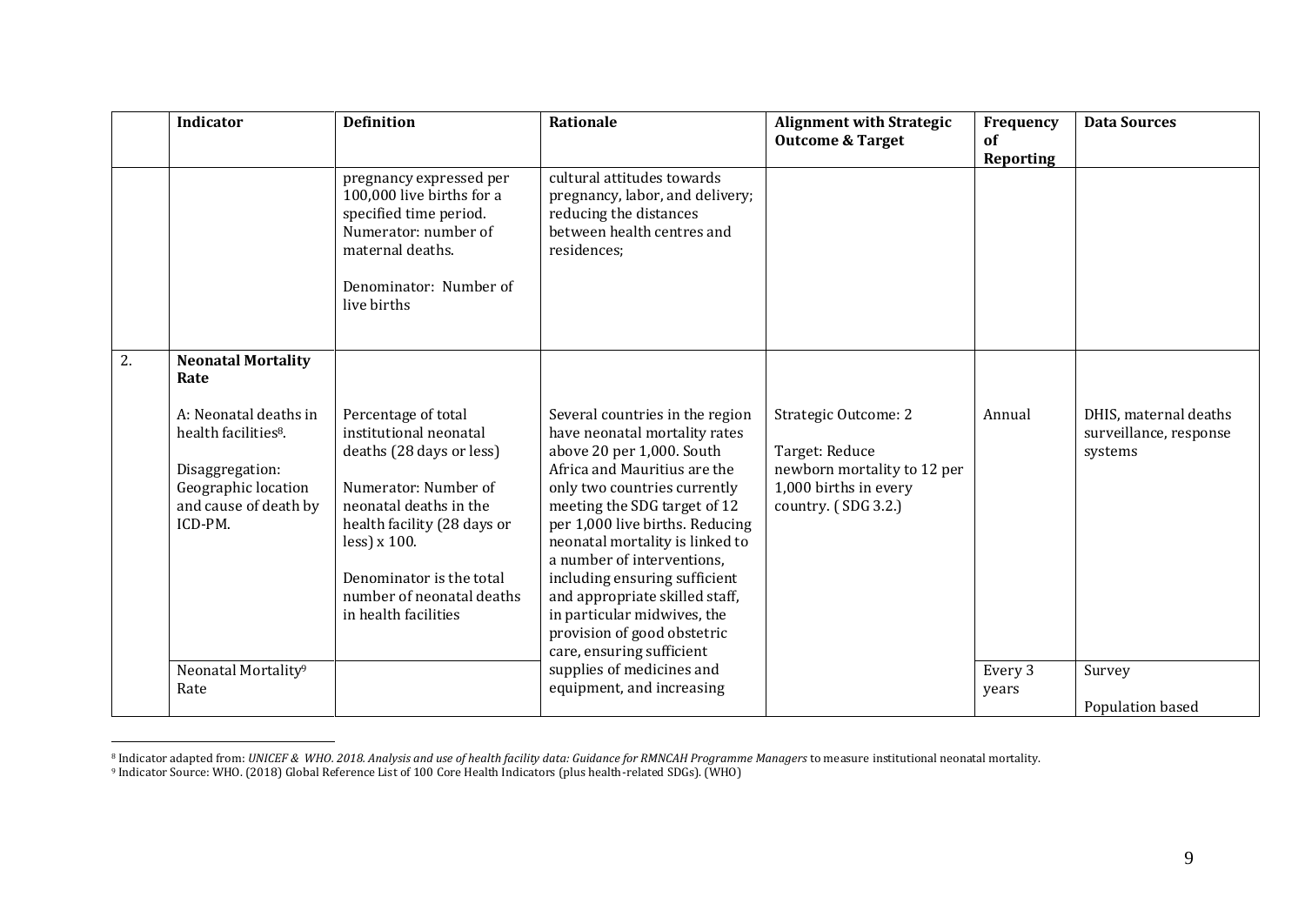|    | Indicator                                                                                                                                                               | <b>Definition</b>                                                                                                                                                                                                                                                                                                                                                                                                                                                                                                                                                                                           | Rationale                                                                                                                                                                                                                                                                                                                                                                                                                                                                                                                                                                                                                                                                                                                                                                             | <b>Alignment with Strategic</b><br><b>Outcome &amp; Target</b> | Frequency<br>of  | <b>Data Sources</b> |
|----|-------------------------------------------------------------------------------------------------------------------------------------------------------------------------|-------------------------------------------------------------------------------------------------------------------------------------------------------------------------------------------------------------------------------------------------------------------------------------------------------------------------------------------------------------------------------------------------------------------------------------------------------------------------------------------------------------------------------------------------------------------------------------------------------------|---------------------------------------------------------------------------------------------------------------------------------------------------------------------------------------------------------------------------------------------------------------------------------------------------------------------------------------------------------------------------------------------------------------------------------------------------------------------------------------------------------------------------------------------------------------------------------------------------------------------------------------------------------------------------------------------------------------------------------------------------------------------------------------|----------------------------------------------------------------|------------------|---------------------|
|    |                                                                                                                                                                         |                                                                                                                                                                                                                                                                                                                                                                                                                                                                                                                                                                                                             |                                                                                                                                                                                                                                                                                                                                                                                                                                                                                                                                                                                                                                                                                                                                                                                       |                                                                | <b>Reporting</b> |                     |
|    | Disaggregation: age,<br>sex, and<br>socioeconomic status.                                                                                                               | Numerator: Number of<br>children who died during<br>the first 28 days of life.<br>Denominator: Number of<br>live births                                                                                                                                                                                                                                                                                                                                                                                                                                                                                     | postnatal check-ups two days<br>after delivery.                                                                                                                                                                                                                                                                                                                                                                                                                                                                                                                                                                                                                                                                                                                                       |                                                                |                  | (every 3 years)     |
| 3. | Percentage of<br>obstetric and<br>gynecological<br>admissions due to<br>abortion <sup>10</sup> .<br>(a) Facility<br>records for<br>induced<br>abortions<br>(b) Facility | Obstetric and<br>Definition:<br>gynaecological admissions<br>due to abortion as a<br>percentage of the overall<br>obstetric and gynaecological<br>admissions. It is important<br>disaggregate<br>those<br>to<br>accessing safe, legal services<br>and those reporting for<br>complications.<br>Both<br>elements<br>in<br>key<br>are<br>measuring progress towards<br>women and girls being able<br>to access safe services.<br>(a) Numerator: Admissions<br>for induced abortions<br>Denominator: All<br>obstetric and<br>gynaecological<br>admissions<br>(b) Numerator: Admissions<br>for the treatment of | In 2010-2014 the estimated<br>incidence of abortion in Africa<br>and Southern Africa was 35 per<br>1,000 women of reproductive<br>age. Three-quarters of the<br>estimated 6.9 million annual<br>abortions<br>in Africa were<br>classified as unsafe and nearly<br>half (48%) were classified as<br>'least safe', the highest globally.<br>A) measures the extent to<br>which legal provisions that<br>allow women to access safe<br>services are being applied; B)<br>measures the levels of unsafe<br>abortions, the impact on the<br>health and wellbeing of women,<br>the<br>health<br>and<br>systems.<br>Understanding the rate of<br>abortion at national and sub-<br>national level can inform<br>policymaking to save lives and<br>reduce maternal mortality and<br>morbidity. | Strategic Outcome: 1, 5, 6<br>and 7<br>Target: TBD             | Annual           | <b>DHIS</b>         |
|    | records for<br>the treatment                                                                                                                                            |                                                                                                                                                                                                                                                                                                                                                                                                                                                                                                                                                                                                             |                                                                                                                                                                                                                                                                                                                                                                                                                                                                                                                                                                                                                                                                                                                                                                                       |                                                                |                  |                     |

<sup>10</sup> Indicator Source: WHO. 2012. Safe Abortion: Technical and Policy Guidance for Health Systems, 2nd edition. Geneva, Switzerland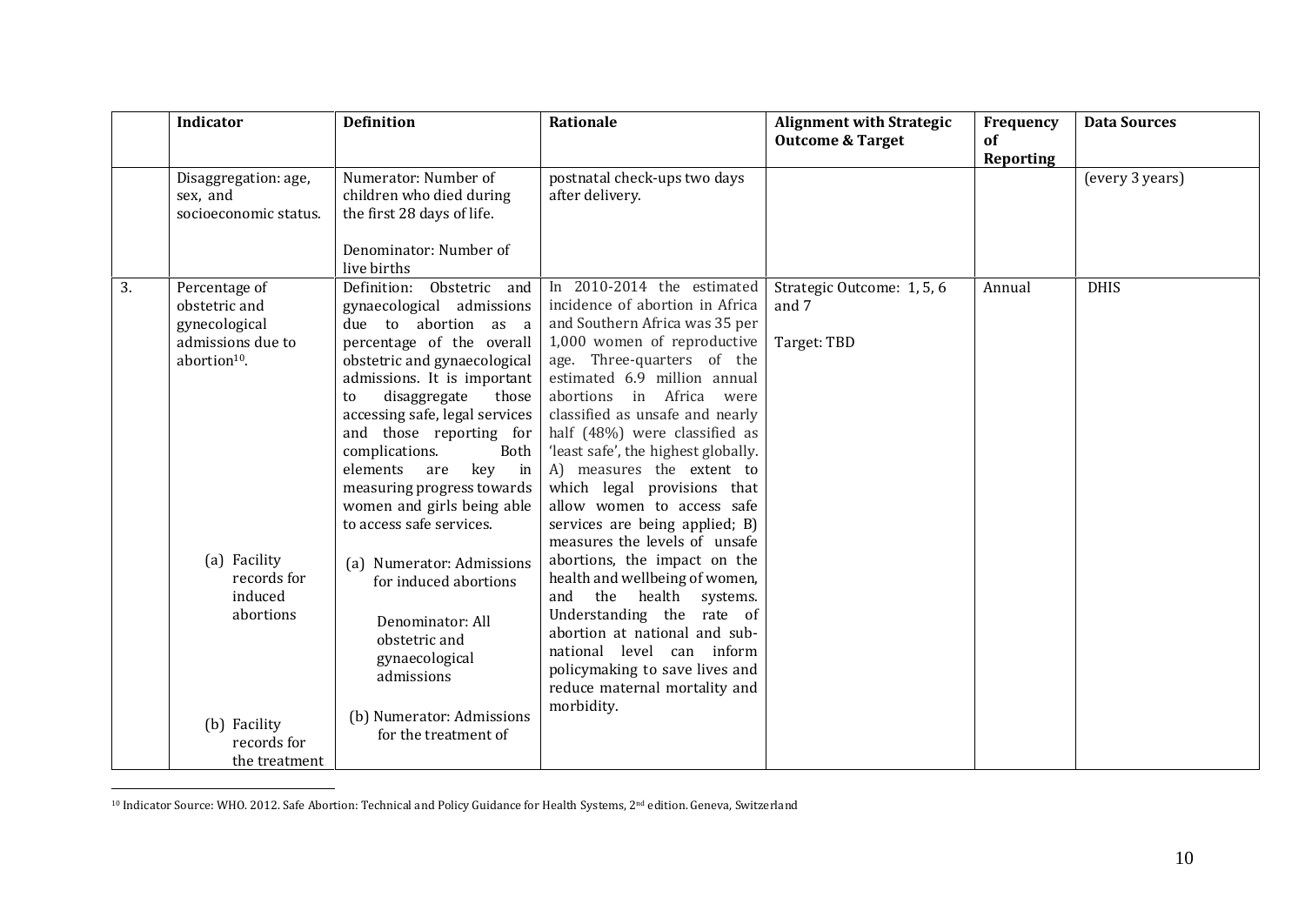|   | <b>Indicator</b>                | <b>Definition</b>           | Rationale                        | <b>Alignment with Strategic</b><br><b>Outcome &amp; Target</b> | Frequency<br>of | <b>Data Sources</b>      |
|---|---------------------------------|-----------------------------|----------------------------------|----------------------------------------------------------------|-----------------|--------------------------|
|   |                                 |                             |                                  |                                                                | Reporting       |                          |
|   | of abortion                     | abortion                    |                                  |                                                                |                 |                          |
|   | complications                   | complications.              |                                  |                                                                |                 |                          |
|   |                                 |                             |                                  |                                                                |                 |                          |
|   |                                 | Denominator: All            |                                  |                                                                |                 |                          |
|   |                                 | obstetric and               |                                  |                                                                |                 |                          |
|   |                                 | gynaecological              |                                  |                                                                |                 |                          |
|   |                                 | admissions                  |                                  |                                                                |                 |                          |
| 4 | Adolescent Birth                | Annual number of births to  | WHO (2018) estimates that        | Strategic Outcome 1, 2, 5,6                                    | Annual          | DHIS, civil registration |
|   | Rate <sup>11</sup> (SDG 3.7.2.) | females aged 10 -14 or 15 - | every year 16 million girls aged |                                                                |                 | and vital statistics and |
|   |                                 | 19 years per 1,000 females  | 15-19 years old give birth, with | Target: Universal access to                                    |                 | population-based         |
|   | Disaggregation: Per             | in the respective age group | maternal mortality being the     | sexual<br>and<br>reproductive                                  |                 | surveys.                 |
|   | age cohort                      |                             | second leading cause of death    | health-care<br>services.                                       |                 |                          |
|   |                                 | Numerator: Number of live   | for this age group in low and    | including family planning,                                     |                 |                          |
|   |                                 | births to women aged 10 -   | middle-income countries. This    | information and education,                                     |                 |                          |
|   |                                 | 14 years or 15-19 years     | indicator would bring critically | and the<br>integration of                                      |                 |                          |
|   |                                 |                             | needed attention to the sexual   | reproductive<br>health<br>into                                 |                 |                          |
|   |                                 | Denominator: Exposure to    | and reproductive health needs    | national<br>strategies<br>and                                  |                 |                          |
|   |                                 | childbearing by women       | of adolescents in the region.    | programmes.                                                    |                 |                          |
|   |                                 | aged 10 - 14 or 15 - 19     |                                  | (SDG 3.7 & 5.6)                                                |                 |                          |
|   |                                 | years                       |                                  |                                                                |                 |                          |
|   |                                 |                             |                                  |                                                                |                 |                          |
|   |                                 | (WHO-HIS-IER, 2018)         |                                  |                                                                |                 |                          |
|   |                                 |                             |                                  |                                                                |                 |                          |

<sup>11</sup> Indicator Source: WHO. (2018) Global Reference List of 100 Core Health Indicators (plus health-related SDGs). (WHO)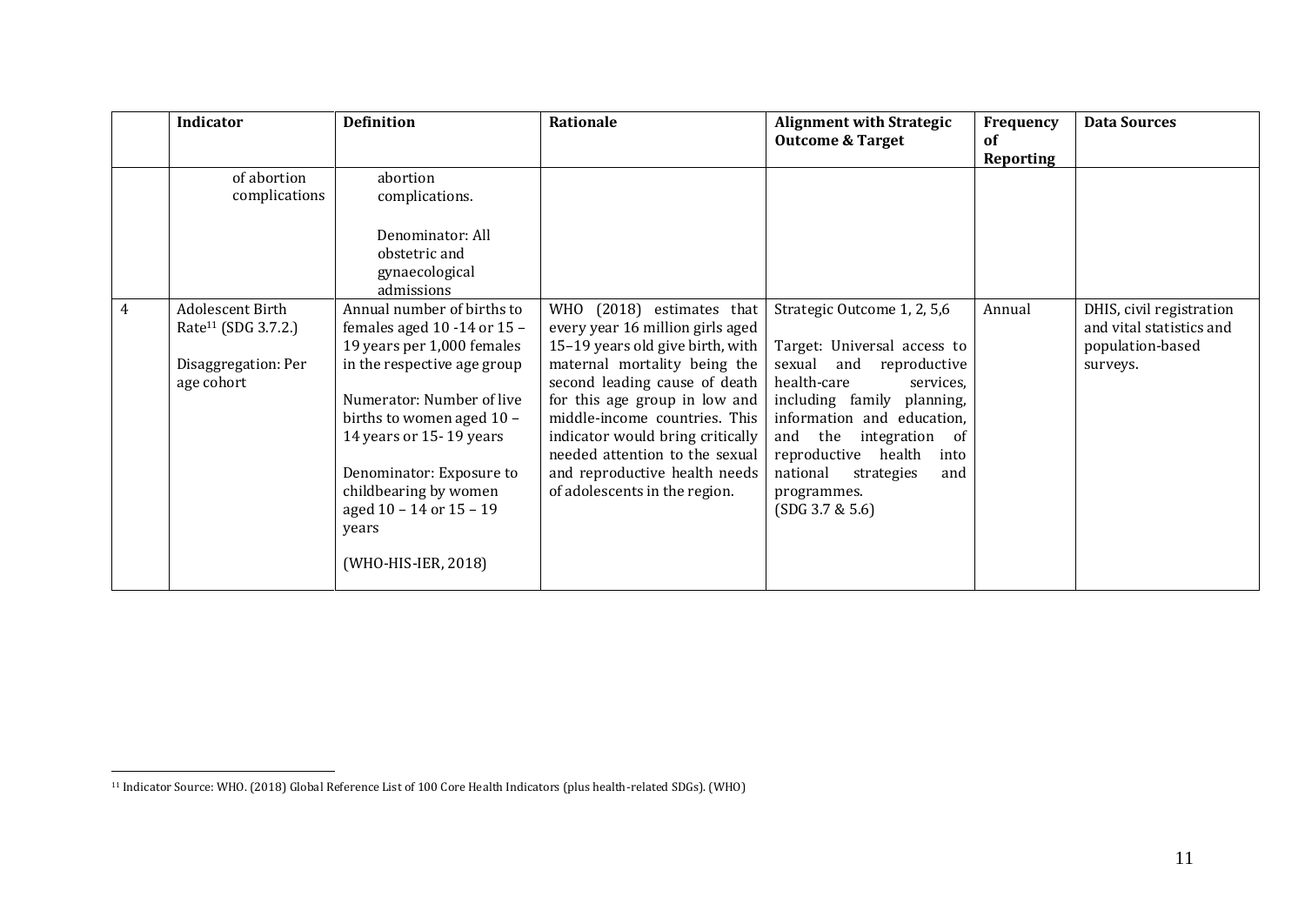|    | <b>Indicator</b>                                                                                          | <b>Definition</b>                                                                                                                                                                                                                                                                                                                                                                                                                                                                                                                                                                                                                                                                                                                      | Rationale                                                                                                                                                                                                                                                                                                                                                                                                                                                                                        | <b>Alignment with Strategic</b><br><b>Outcome &amp; Target</b>                                                                                                                                                                                                                                  | Frequency<br>of  | <b>Data Sources</b> |
|----|-----------------------------------------------------------------------------------------------------------|----------------------------------------------------------------------------------------------------------------------------------------------------------------------------------------------------------------------------------------------------------------------------------------------------------------------------------------------------------------------------------------------------------------------------------------------------------------------------------------------------------------------------------------------------------------------------------------------------------------------------------------------------------------------------------------------------------------------------------------|--------------------------------------------------------------------------------------------------------------------------------------------------------------------------------------------------------------------------------------------------------------------------------------------------------------------------------------------------------------------------------------------------------------------------------------------------------------------------------------------------|-------------------------------------------------------------------------------------------------------------------------------------------------------------------------------------------------------------------------------------------------------------------------------------------------|------------------|---------------------|
|    |                                                                                                           |                                                                                                                                                                                                                                                                                                                                                                                                                                                                                                                                                                                                                                                                                                                                        |                                                                                                                                                                                                                                                                                                                                                                                                                                                                                                  |                                                                                                                                                                                                                                                                                                 | <b>Reporting</b> |                     |
| 5. | Proportion of<br>population accessing<br>integrated SRH<br>services (age and<br>gender<br>disaggregation) | This indicator measures the<br>proportion of population who<br>access a minimum package of<br>people-centred integrated<br>SRH services, delivered at<br>one service delivery point,<br>that respond to the SRH<br>needs of the individual,<br>depending on their age and<br>stage of development, as<br>defined by the SADC<br>Minimum Standards,<br>according to the following<br>service delivery points: i)<br>Outpatient Department; ii)<br>STI; iii) TB; iv) SGBV; v) Family<br>Planning; HTS; vi) ANC; vii)<br>MNH; viii) PNC, ix) VMMC; x)<br>Nutrition; xi) SAC and PAC;<br>Gynaecology wards; xii)<br>Community level<br>Numerator: Number of<br>people accessing integrated<br>services<br>Denominator: Total<br>Population | The SADC region is at the<br>epicentre of the HIV epidemic,<br>has high levels of unintended<br>pregnancies and gender-based<br>violence. These factors are all<br>interlinked through poverty,<br>gender inequality, etc.<br>The<br>provision of people-centred<br>integrated services has been<br>shown to reduce waiting time<br>for clients and repeat visits to<br>health centres, and to increase<br>health-care worker efficiency,<br>with cost saving benefits for the<br>health system. | Strategy Outcome: 7 and 8<br>Target: Universal access to<br>sexual and reproductive<br>health-care services,<br>including for family<br>planning, information and<br>education, and the<br>integration of reproductive<br>health into national<br>strategies and programmes.<br>(SDG 3.7 & 5.6) | Annual           | <b>DHIS</b>         |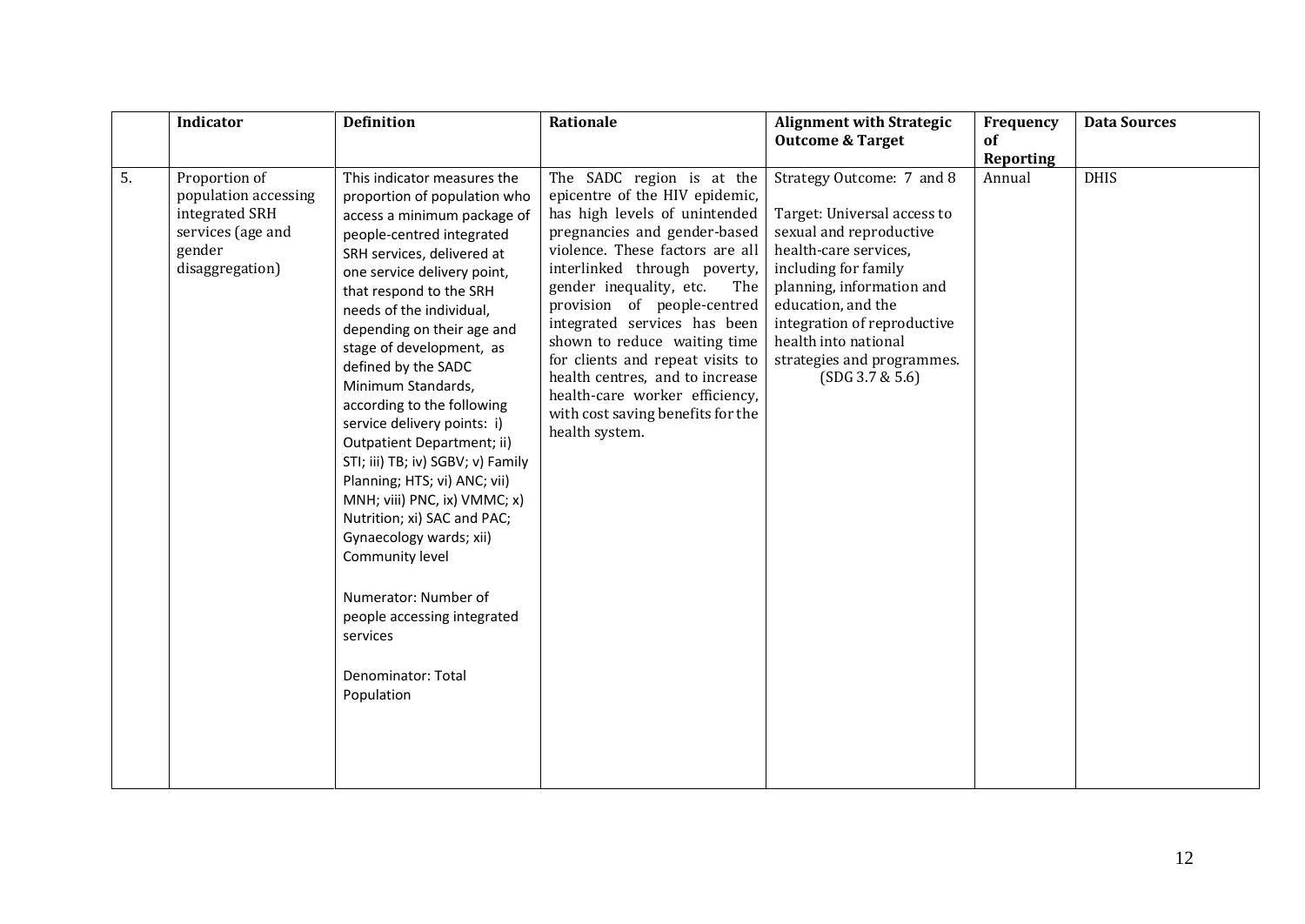|    | <b>Indicator</b>                                                                                                                                                                                     | <b>Definition</b>                                                                                                                                                                                                                                                                                                                                                                                                              | Rationale                                                                                                                                                                                                                                                                                                                                                                                                                                                                                                                         | <b>Alignment with Strategic</b><br><b>Outcome &amp; Target</b>                                                                                                                                                                                                                                    | Frequency<br><b>of</b> | <b>Data Sources</b>                                                                                                          |
|----|------------------------------------------------------------------------------------------------------------------------------------------------------------------------------------------------------|--------------------------------------------------------------------------------------------------------------------------------------------------------------------------------------------------------------------------------------------------------------------------------------------------------------------------------------------------------------------------------------------------------------------------------|-----------------------------------------------------------------------------------------------------------------------------------------------------------------------------------------------------------------------------------------------------------------------------------------------------------------------------------------------------------------------------------------------------------------------------------------------------------------------------------------------------------------------------------|---------------------------------------------------------------------------------------------------------------------------------------------------------------------------------------------------------------------------------------------------------------------------------------------------|------------------------|------------------------------------------------------------------------------------------------------------------------------|
| 6. | Existence of laws and<br>policies that allow<br>adolescents to access<br>SRH services without<br>third party <sup>12</sup><br>authorization (SDG<br>3.7 & 5.6<br>Disaggregation:<br>Service and Age. | The indicator measures<br>whether there are legal and/or<br>regulatory barriers to<br>adolescents' accessing SRHR<br>services as defined in the<br>ICDP POA, without<br>authorizations from third<br>parties, such as parents,<br>spouses or guardians, on the<br>basis of age or marital status<br>Measurement: The age at<br>which adolescents aged 10-<br>14 can access all SRH<br>services without third party<br>consent. | In many Member States, there<br>are inconsistencies relating to<br>age at which adolescents can<br>access critical SRHR without<br>third party authorization. These<br>policy barriers contribute<br>towards the persistent high levels<br>of unintended pregnancies,<br>unsafe abortions, HIV infections<br>and maternal mortality. This<br>health burden can be addressed<br>by removing the policy barriers<br>so that all adolescent girls and<br>young women are able to access<br>to SRHR services without<br>restrictions. | Strategic Outcome: 9 and 7.<br>Target: Universal access to<br>sexual and reproductive<br>health-care services,<br>including for family<br>planning, information and<br>education, and the<br>integration of reproductive<br>health into national<br>strategies and programmes.<br>(SDG 3.6 & 5.7) | Reporting<br>Annual    | Laws, policies and<br>strategies relating to<br>access to SRHR services<br>for adolescents and<br>third- party restrictions. |
| 7. | Percentage of primary<br>and secondary<br>schools that provided<br>life skills-based HIV<br>and sexuality<br>education in the<br>previous academic<br>year                                           | The proportion of primary<br>and secondary schools that<br>offer a curriculum-based<br>process of teaching and<br>learning about the cognitive,<br>emotional, physical, and<br>social aspects of sexuality,<br>aiming to build knowledge,<br>skills, attitudes, and values<br>that empower learners to<br>realize their health, well-                                                                                          | Too many young people receive<br>confusing<br>conflicting<br>and<br>information<br>about<br>relationships and sex as they<br>make the<br>transition<br>from<br>childhood to adulthood. This<br>has led to an increasing demand<br>from young people for reliable<br>information, which prepares<br>them for a safe, productive and<br>fulfilling life.                                                                                                                                                                            | Strategy Outcome: 9 and 7<br>Target:                                                                                                                                                                                                                                                              | Annual                 | Progress Reports on ESA<br>Commitments                                                                                       |

 $\overline{a}$ <sup>12</sup> Adapted from the High-Level Task Force on ICPD. 2015. Indicators for a transformative, high impact & people centered 2030 Agenda for Sustainable Development. Note: The strategy for SRHR in the SADC Region (2019 – 2030) calls for adolescents to have access to all SRHR services without third party restrictions. The package of services defined is based upon the ICPD Programme of Action and the Beijing Platform for Action and the outcome documents of their review conferences and includes: i) Comprehensive Sexuality Education; ii) STI prevention, diagnosis and treatment; iii) Contraceptives; iv) obstetric, ANC and PNC; v) Safe abortion and post-abortion care; vi) HIV prevention, testing and treatment; vii) prevention, detection and treatment of reproductive health cancers; vii) medical male circumcision; viii).SGBV

.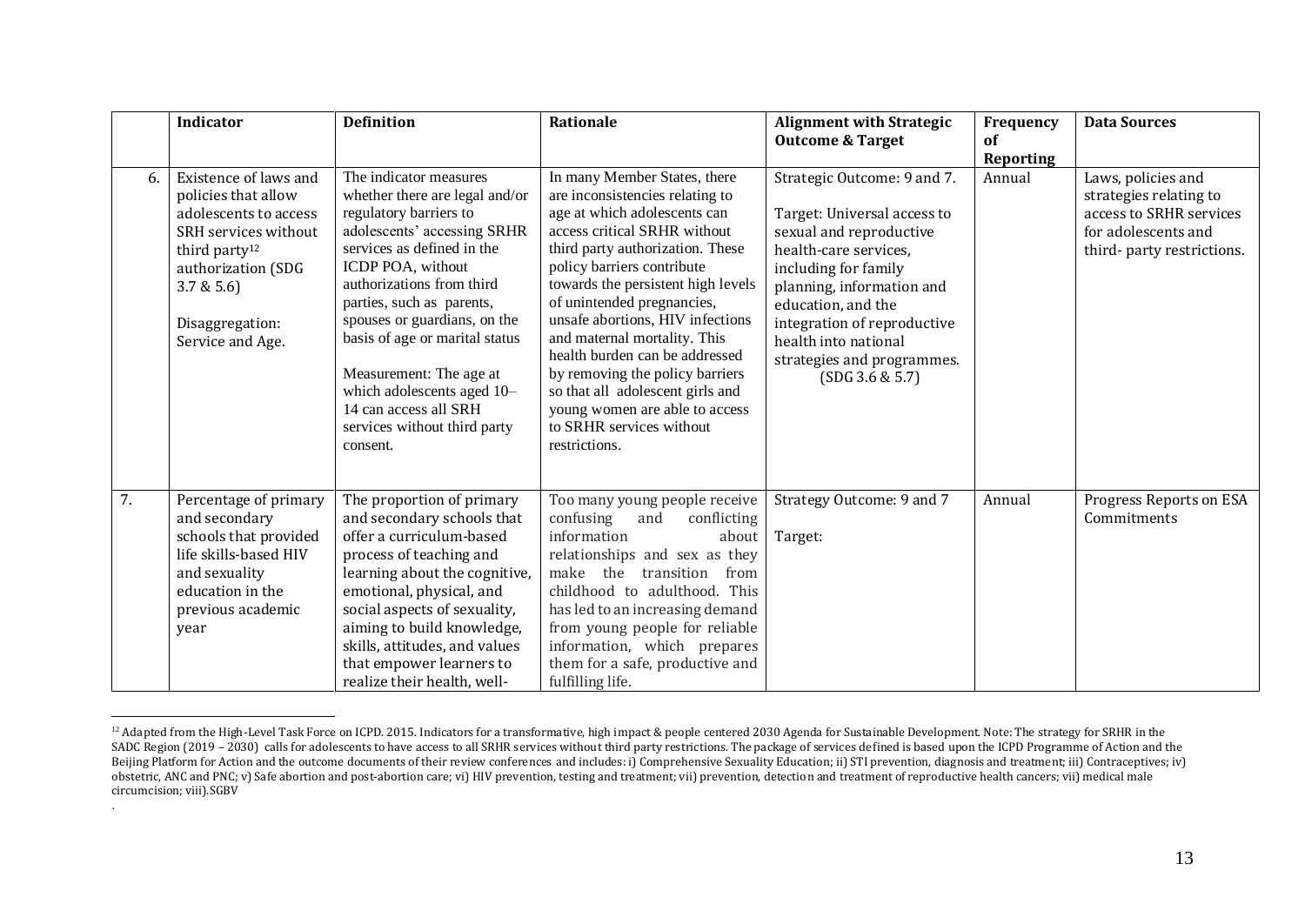| <b>Indicator</b> | <b>Definition</b>                                                                                                                                                                                                                                                                                                                                                                                                                                                                                                                                                                                                                                                                                                               | Rationale                                                                                                                                                                                                                                                                                                                                                                                                                                                                                                            | <b>Alignment with Strategic</b><br><b>Outcome &amp; Target</b> | Frequency<br><b>of</b><br>Reporting | <b>Data Sources</b> |
|------------------|---------------------------------------------------------------------------------------------------------------------------------------------------------------------------------------------------------------------------------------------------------------------------------------------------------------------------------------------------------------------------------------------------------------------------------------------------------------------------------------------------------------------------------------------------------------------------------------------------------------------------------------------------------------------------------------------------------------------------------|----------------------------------------------------------------------------------------------------------------------------------------------------------------------------------------------------------------------------------------------------------------------------------------------------------------------------------------------------------------------------------------------------------------------------------------------------------------------------------------------------------------------|----------------------------------------------------------------|-------------------------------------|---------------------|
|                  | being and dignity; develop<br>respectful social and sexual<br>relationships; consider how<br>their choices affect their<br>own well-being and that of<br>others; and understand and<br>ensure the protection of<br>their rights throughout their<br>lives.<br><b>A: Primary Schools</b><br>Numerator: Number of<br>primary schools that<br>provided life skills-based HIV<br>and sexuality education in<br>the previous academic year.<br>Denominator: Total number<br>of primary schools.<br><b>B: Secondary Schools</b><br>Numerator: Number of<br>secondary schools that<br>provided life skills-based HIV<br>and sexuality education in<br>the previous academic year.<br>Denominator: Total number<br>of secondary schools | In 2013, ministers of health and<br>education<br>20<br><b>ESA</b><br>from<br>Countries<br>committed<br>to<br>implement policies to promote<br>scientifically accurate,<br>age-<br>appropriate, culturally relevant<br>and locally adapted CSE that is<br>aligned<br>international<br>to<br>standards<br>and<br>integrates<br>gender,<br>rights<br>and<br>empowerment into the content,<br>as well as in teacher and/or<br>facilitator<br>training.<br>Opportunities should be taken<br>to link CSE with SRH services |                                                                |                                     |                     |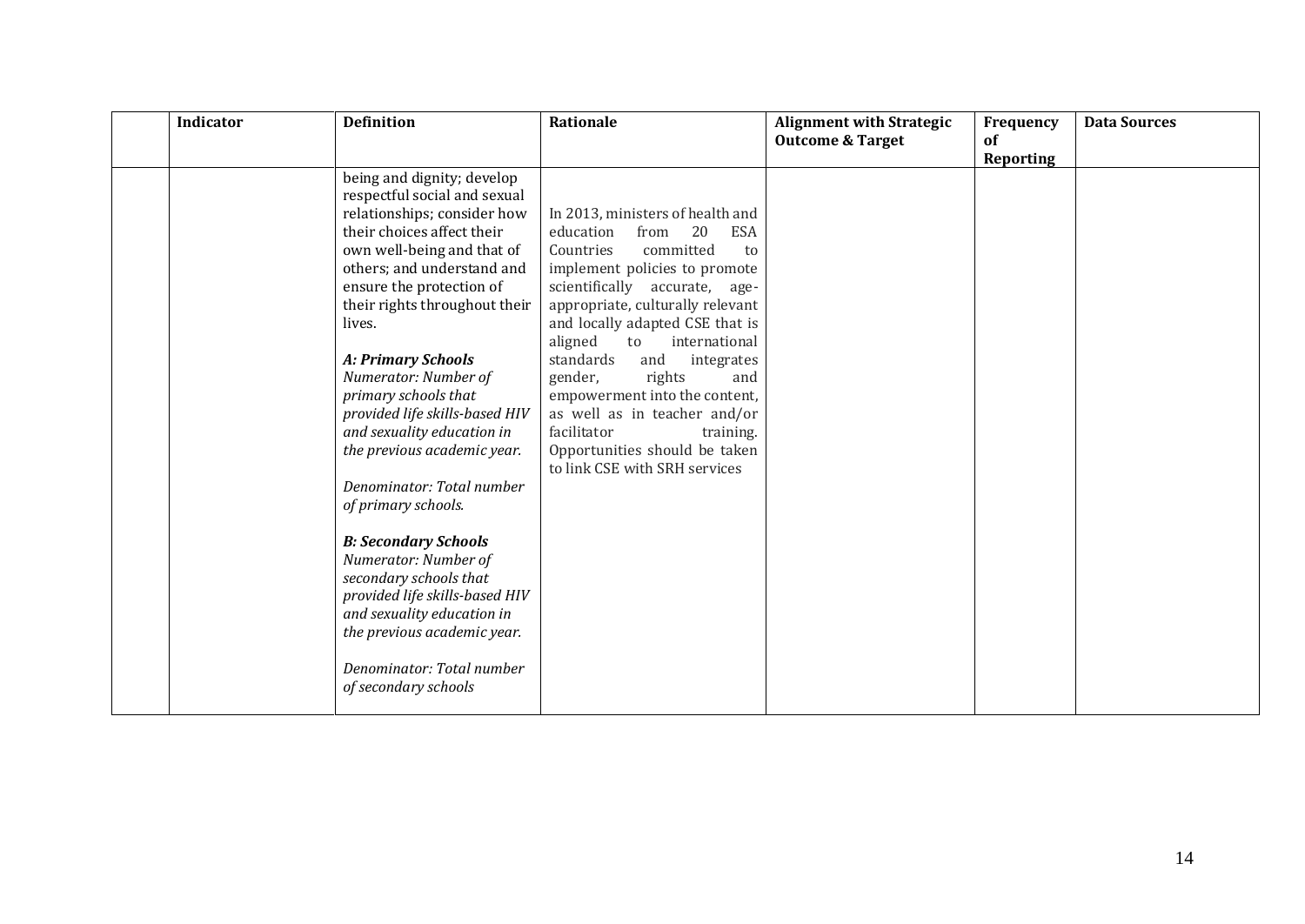| Indicator                                                                                                                 | <b>Definition</b>                                                                                                                                                                                                                                                                                                                                                                              | Rationale                                                                                                                                                                                                                                                                                                                                                                                                                                                                                                                                                      | <b>Alignment with Strategic</b><br><b>Outcome &amp; Target</b>                                                                                                                                                 | Frequency<br>of<br><b>Reporting</b> | <b>Data Sources</b> |
|---------------------------------------------------------------------------------------------------------------------------|------------------------------------------------------------------------------------------------------------------------------------------------------------------------------------------------------------------------------------------------------------------------------------------------------------------------------------------------------------------------------------------------|----------------------------------------------------------------------------------------------------------------------------------------------------------------------------------------------------------------------------------------------------------------------------------------------------------------------------------------------------------------------------------------------------------------------------------------------------------------------------------------------------------------------------------------------------------------|----------------------------------------------------------------------------------------------------------------------------------------------------------------------------------------------------------------|-------------------------------------|---------------------|
| Unmet need for family<br>planning<br>(contraception) <sup>13</sup>                                                        | The percentage of women of<br>reproductive age who have<br>an unmet need for family<br>planning. Women with<br>unmet need are those who<br>want to stop or delay<br>childbearing but are not<br>using any method of<br>contraceptives<br>Numerator: Number of<br>women of reproductive age<br>with an unmet need for<br>family planning<br>Denominator: Number of<br>women of reproductive age | The indicator tracks progress<br>towards the target of achieving<br>universal access to<br>reproductive health.<br>The unmet need for family<br>planning points to the gap<br>between women's desire to<br>avoid pregnancy and their<br>contraceptive behaviour. Even<br>when contraceptive prevalence<br>is rising, unmet need for family<br>planning may fail to decline or<br>may even increase. This can<br>happen because in many<br>populations the demand for<br>family planning increases<br>because of declines in the<br>number of children desired. | Strategy Outcomes: 5 and 6                                                                                                                                                                                     | Annual                              | Survey              |
| Percentage reduction<br>in new HIV<br>infections <sup>14</sup><br>(a) $15-24$ (male and<br>female)<br>(b) Key populations | Numerator: Number of<br>people newly infected<br>during the reporting period.<br>Denominator: Total number<br>of uninfected population (or<br>person-years exposed)<br><b>Calculation Rate:</b><br>(Numerator x $1,000$ )/                                                                                                                                                                     | Adolescent girls and young<br>women in the SADC region<br>remain the most vulnerable to<br>HIV infection, while rates of<br>new infections among men<br>tend to increase from their<br>mid-20's to early 30's. Rates of<br>new infections among key<br>populations exceed those<br>among the general population.                                                                                                                                                                                                                                               | Strategy Outcome 3 and & 7<br>SDG target: End the epidemic<br>of HIV/AIDS in line with<br>Agenda 2030 and UNAIDS<br>Strategy (SDG 3.3.)<br>Aligned with targets set in<br>High-Level Meeting on AIDS<br>(2016) | Annual                              | Spectrum            |
|                                                                                                                           |                                                                                                                                                                                                                                                                                                                                                                                                | Denominator                                                                                                                                                                                                                                                                                                                                                                                                                                                                                                                                                    | The overarching goal of the                                                                                                                                                                                    |                                     |                     |

<sup>13</sup> Indicator Source: United Nations, Department of Economic and Social Affairs, Population Division (2014). World Contraceptive Use 2014 (POP/DB.CP/Rev2014).

<sup>14</sup> Indicator Source: UNAIDS (2016). Global AIDS Monitoring 2017: Indicators for Monitoring the 2016 United Nations Political Declaration on HIV/AIDS. Geneva.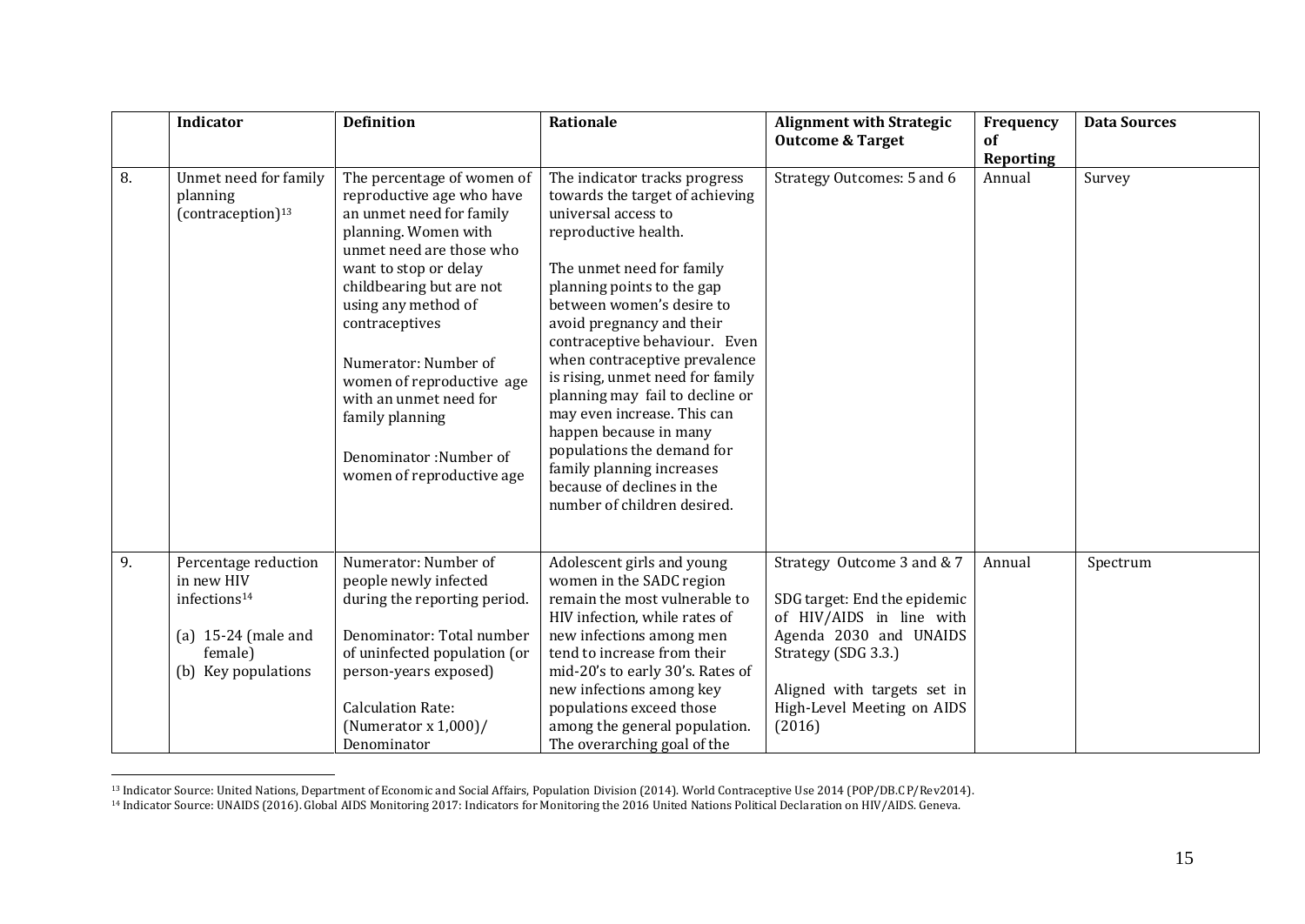|    | <b>Indicator</b>                                     | <b>Definition</b>                                                                                                                                                                                                                                                                                                                                                            | Rationale                                                                                                                                                                                                                                                                                                                                                                                                                                                                                                                                                                                                                                 | <b>Alignment with Strategic</b><br><b>Outcome &amp; Target</b>                                                                                                                                              | Frequency<br>of | <b>Data Sources</b> |
|----|------------------------------------------------------|------------------------------------------------------------------------------------------------------------------------------------------------------------------------------------------------------------------------------------------------------------------------------------------------------------------------------------------------------------------------------|-------------------------------------------------------------------------------------------------------------------------------------------------------------------------------------------------------------------------------------------------------------------------------------------------------------------------------------------------------------------------------------------------------------------------------------------------------------------------------------------------------------------------------------------------------------------------------------------------------------------------------------------|-------------------------------------------------------------------------------------------------------------------------------------------------------------------------------------------------------------|-----------------|---------------------|
|    |                                                      |                                                                                                                                                                                                                                                                                                                                                                              | global AIDS response is to<br>reduce the percentage of<br>people newly infected with HIV<br>by 90% by 2030.                                                                                                                                                                                                                                                                                                                                                                                                                                                                                                                               |                                                                                                                                                                                                             | Reporting       |                     |
| 10 | Mother to child<br>transmission of HIV <sup>15</sup> | Definition (as per UNAIDS<br><b>Epidemiology Database</b><br>Management System):<br>MTCT rate at 6 weeks<br>$(Female) = New HIV$<br>infections at 6 weeks of age<br>/ Mothers needing PMTCT<br>Female * 100<br>Final transmission rate<br>including breastfeeding<br>period (Female) = New HIV<br>infections (0-14)<br>Male Female / Mothers<br>needing PMTCT Female*<br>100 | Every child has a right to an<br>HIV-free beginning. In 2011,<br>global leaders committed to<br>eliminating mother to child<br>transmission (EMTCT) of HIV<br>by 2015. Although remarkable<br>progress was made, notably so<br>in many SADC Member States,<br>the job is far from done. As per<br>WHO and the Global Validation<br>Advisory Committee (GVAC),<br>the key criteria for validation<br>of EMTCT is to achieve a<br>mother-to-child transmission<br>rate of below 5 per cent in<br>breastfeeding populations. This<br>indicator is included in the<br>score card to encourage and<br>further accelerate progress on<br>EMTCT. | <b>Strategy Outcome: 3</b><br>Target: End the epidemic of<br>HIV/AIDS in line with<br>Agenda 2030 and UNAIDS<br>Strategy (SDG 3.3.).<br>Aligned with targets set in<br>High-Level Meeting on AIDS<br>(2016) | Annual          | Spectrum            |
| 11 | Percentage of condom<br>use with last high-risk      | The percent of respondents<br>who say they used a condom                                                                                                                                                                                                                                                                                                                     | Condoms protect against HIV,<br>unintended pregnancies and                                                                                                                                                                                                                                                                                                                                                                                                                                                                                                                                                                                | Strategic Outcomes: 3, 5 and<br>6.                                                                                                                                                                          |                 | <b>Survey Data</b>  |
|    | sex among <sup>16</sup> :                            | the last time they had sex                                                                                                                                                                                                                                                                                                                                                   | STIs, during sexual contacts                                                                                                                                                                                                                                                                                                                                                                                                                                                                                                                                                                                                              |                                                                                                                                                                                                             |                 |                     |
|    | (a) People aged 15 -<br>24                           | with a non-marital, non-<br>cohabiting partner, of those<br>who have had sex with such                                                                                                                                                                                                                                                                                       | with<br>non-regular<br>sexual<br>partners.                                                                                                                                                                                                                                                                                                                                                                                                                                                                                                                                                                                                | End<br>epidemic<br>of<br>the<br>line<br>HIV/AIDS<br>with<br>in                                                                                                                                              |                 |                     |

<sup>&</sup>lt;sup>15</sup> Indicator Source: UNAIDS 2017 Guidance Global Aids Monitoring 2018 Indicators for Monitoring 2016 United Nations Political Declaration on Ending AIDS. 2018

<sup>&</sup>lt;sup>16</sup> Indicator Source: UNAIDS 2017 Guidance Global Aids Monitoring 2018 Indicators for monitoring 2016 United Nations Political Declaration on Ending AIDS. 2018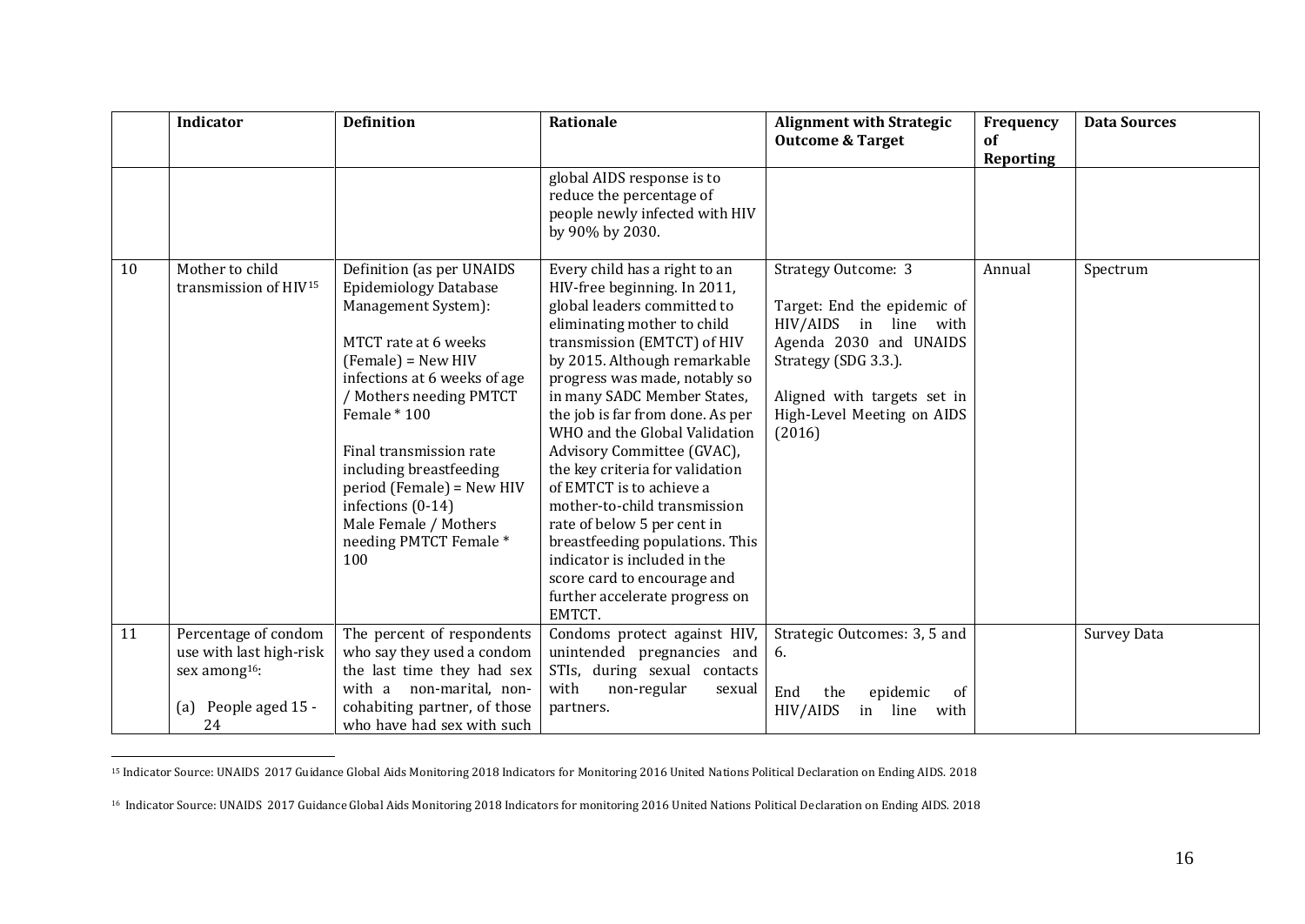|    | <b>Indicator</b>                                                          | <b>Definition</b>                                                                                                                                                                                                                | Rationale                                                                                                                                                                                                                                     | <b>Alignment with Strategic</b><br><b>Outcome &amp; Target</b>                                                                                   | Frequency<br>of  | <b>Data Sources</b> |
|----|---------------------------------------------------------------------------|----------------------------------------------------------------------------------------------------------------------------------------------------------------------------------------------------------------------------------|-----------------------------------------------------------------------------------------------------------------------------------------------------------------------------------------------------------------------------------------------|--------------------------------------------------------------------------------------------------------------------------------------------------|------------------|---------------------|
|    |                                                                           |                                                                                                                                                                                                                                  |                                                                                                                                                                                                                                               |                                                                                                                                                  | <b>Reporting</b> |                     |
|    | Disaggregation:<br>sex                                                    | a partner in the past twelve<br>months.                                                                                                                                                                                          | Condom<br>usage<br>among<br>adolescent girls and young<br>women is lower than among                                                                                                                                                           | Agenda 2030 and UNAIDS<br>Strategy (SDG 3.3.).                                                                                                   |                  |                     |
|    | (b) Key Populations                                                       | Number of<br>Numerator:<br>respondents<br>who report<br>using a condom the last time                                                                                                                                             | adolescent boys and young<br>men, thus placing young<br>females at a higher risk of HIV,                                                                                                                                                      |                                                                                                                                                  |                  |                     |
|    | Disaggregation:<br>MSM, FSW                                               | they had sex with a non-<br>marital,<br>non-cohabiting<br>partners.<br>Denominator: Total number<br>of respondents who report<br>that they had sex with non-<br>marital,<br>non-cohabiting<br>partners in last twelve<br>months. | <b>STIs</b><br>unintended<br>and<br>pregnancies. Given the high<br>rates of HIV and STIs among key<br>populations, condom usage at<br>last sex with a non-regular<br>partner is an important<br>intervention to reduce new HIV<br>infections. |                                                                                                                                                  |                  |                     |
| 12 | Sexually transmitted<br>infections (STIs)<br>incidence rate <sup>17</sup> | Number of new cases of<br>reported STIs (syndromic or<br>etiological reporting) over<br>the last 12 months.                                                                                                                      | There is a lack of data relating<br>to STI incidence and prevalence<br>in the region. Data on the STIs<br>is critical to prevent, control                                                                                                     | Strategy Outcome: 7 and 9<br>Target: by 2030, ensure                                                                                             | Annual           | <b>DHIS</b>         |
|    | Disaggregation: Age,<br>sex, syndrome                                     | Numerator: Number of new<br>cases.                                                                                                                                                                                               | and manage STIs for focused<br>public health action <sup>18</sup> . STIs can<br>result in a range of sexual,<br>reproductive, maternal-child<br>and child health consequences:                                                                | universal access to sexual<br>and reproductive health-<br>care services, including for<br>family planning, information<br>and education, and the |                  |                     |

<sup>17</sup> Indicator Source: WHO. (2018) Global Reference List of 100 Core Health Indicators (plus health-related SDGs). (WHO)

<sup>&</sup>lt;sup>18</sup> WHO Global Health Sector Strategy on Sexually Transmitted Infections 2016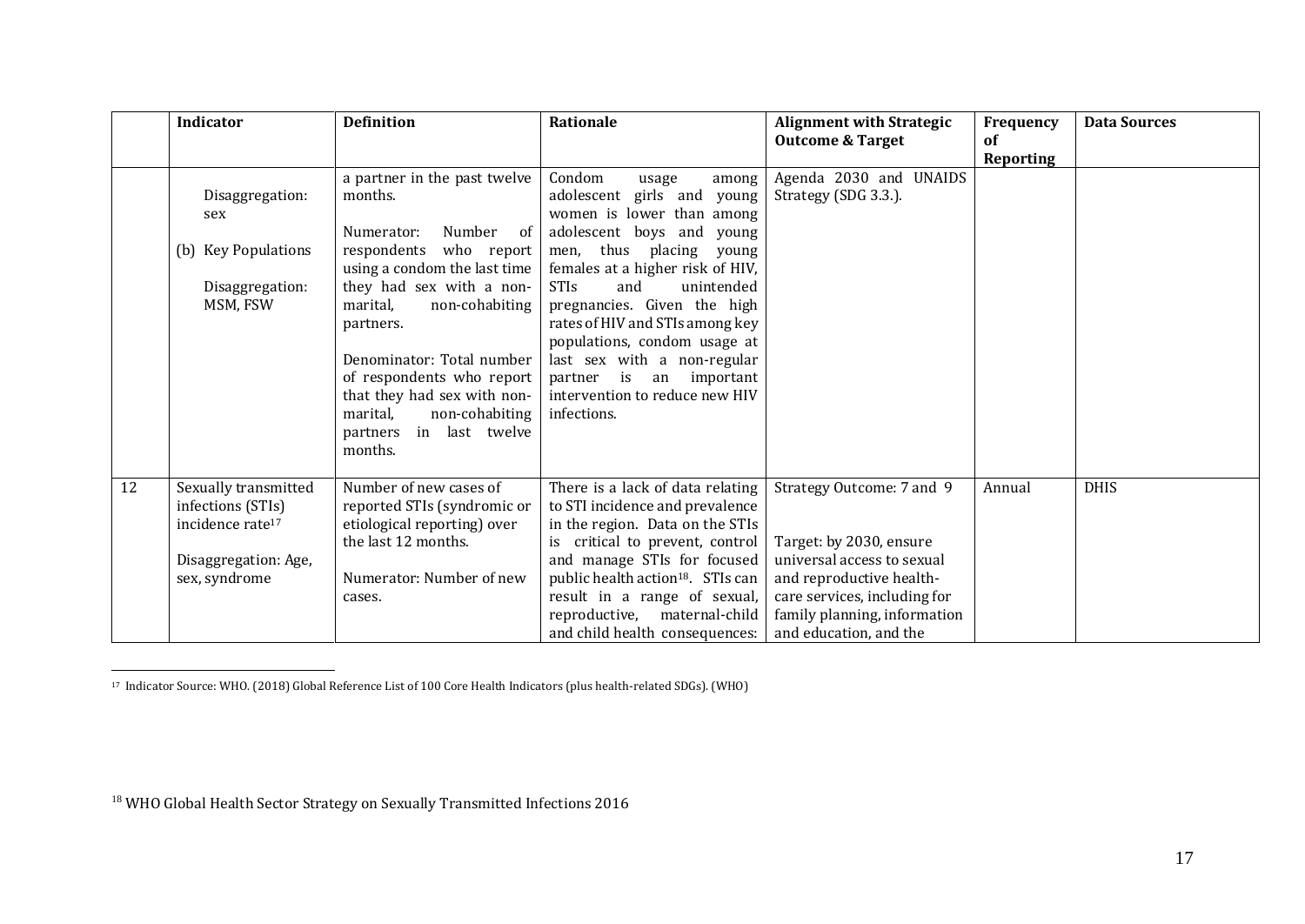|    | Indicator                                                                                                                        | <b>Definition</b>                                                                                                                                                                                                                                                                                                                                                                                                       | Rationale                                                                                                                                                                                                                                                                                                                                                                                                                                                                                       | <b>Alignment with Strategic</b><br><b>Outcome &amp; Target</b>                               | Frequency<br>of  | <b>Data Sources</b>                             |
|----|----------------------------------------------------------------------------------------------------------------------------------|-------------------------------------------------------------------------------------------------------------------------------------------------------------------------------------------------------------------------------------------------------------------------------------------------------------------------------------------------------------------------------------------------------------------------|-------------------------------------------------------------------------------------------------------------------------------------------------------------------------------------------------------------------------------------------------------------------------------------------------------------------------------------------------------------------------------------------------------------------------------------------------------------------------------------------------|----------------------------------------------------------------------------------------------|------------------|-------------------------------------------------|
|    |                                                                                                                                  |                                                                                                                                                                                                                                                                                                                                                                                                                         |                                                                                                                                                                                                                                                                                                                                                                                                                                                                                                 |                                                                                              | <b>Reporting</b> |                                                 |
|    |                                                                                                                                  | Denominator: Total<br>Population                                                                                                                                                                                                                                                                                                                                                                                        | syphilis in pregnancy leads to<br>over 300,000 fetal and neonatal<br>deaths each year. The presence<br>of STIs such as syphilis,<br>gonorrhea or herpes simplex<br>infection increases the risk of<br>acquiring or transmitting HIV<br>infection.                                                                                                                                                                                                                                               | integration of reproductive<br>health into national<br>strategies and programmes<br>(SDG3.7) |                  |                                                 |
| 13 | Proportion of females<br>who have received the<br>recommended<br>number of doses of<br>HPV vaccine prior to<br>age 15 (age) $19$ | The percent of 15-year-old<br>girls in target population<br>who have completed the full<br>three-dose<br>vaccination<br>schedule for the human<br>papillomavirus (HPV).<br>This indicator is calculated<br>as:<br>Numerator: Number of girls<br>aged 15 in target population<br>who have received three<br>doses of the HPV vaccine<br>Denominator: Total number<br>of 15 year old girls in target<br>population) x 100 | The HPV vaccine is a critical<br>intervention to prevent cervical<br>cancer. The majority of 60 000<br>deaths related to cervical<br>cancer in the Africa region are<br>in Eastern and Southern<br>Africa <sup>20</sup> . WHO recommends<br>that girls aged 9-10 receive all<br>three doses of the vaccine to<br>prevent later infection when<br>they become sexually active.<br>Girls aged 9-15 years can<br>receive a two-dose HPV vaccine<br>at either a six-month or one-<br>year interval. | Strategy Outcomes: 9 and 7                                                                   | Annual           | WHO- UNICEF Joint<br><b>Reporting Form</b>      |
| 14 | Minimum legal age of<br>consent to marriage<br>for all                                                                           | Refers to the minimum age<br>at which a person can<br>consent to marriage                                                                                                                                                                                                                                                                                                                                               | Child marriages, below the age<br>of 18 years irrespective, are<br>prevalent in a number of SADC<br>countries. Child marriages                                                                                                                                                                                                                                                                                                                                                                  | Strategy Outcome: 4 and 10<br>Target: Eliminate all<br>harmful practices, such as            | Annual           | National legislation<br>pertaining to marriage. |

<sup>&</sup>lt;sup>19</sup> Guttmacher Institute <u>Sexual and Reproductive Health and Rights Indicators for the SDGs- Recommendations for inclusion in the Sustainable Development Goals and the post-2015 development process,</u> 2015.

<sup>20</sup> Denny, L & Anorlu Cervical Cancer in Africa *Cancer Epidemiol Biomarkers Prev* 2012;21:1434-1438. Published Online First July 17, 2012.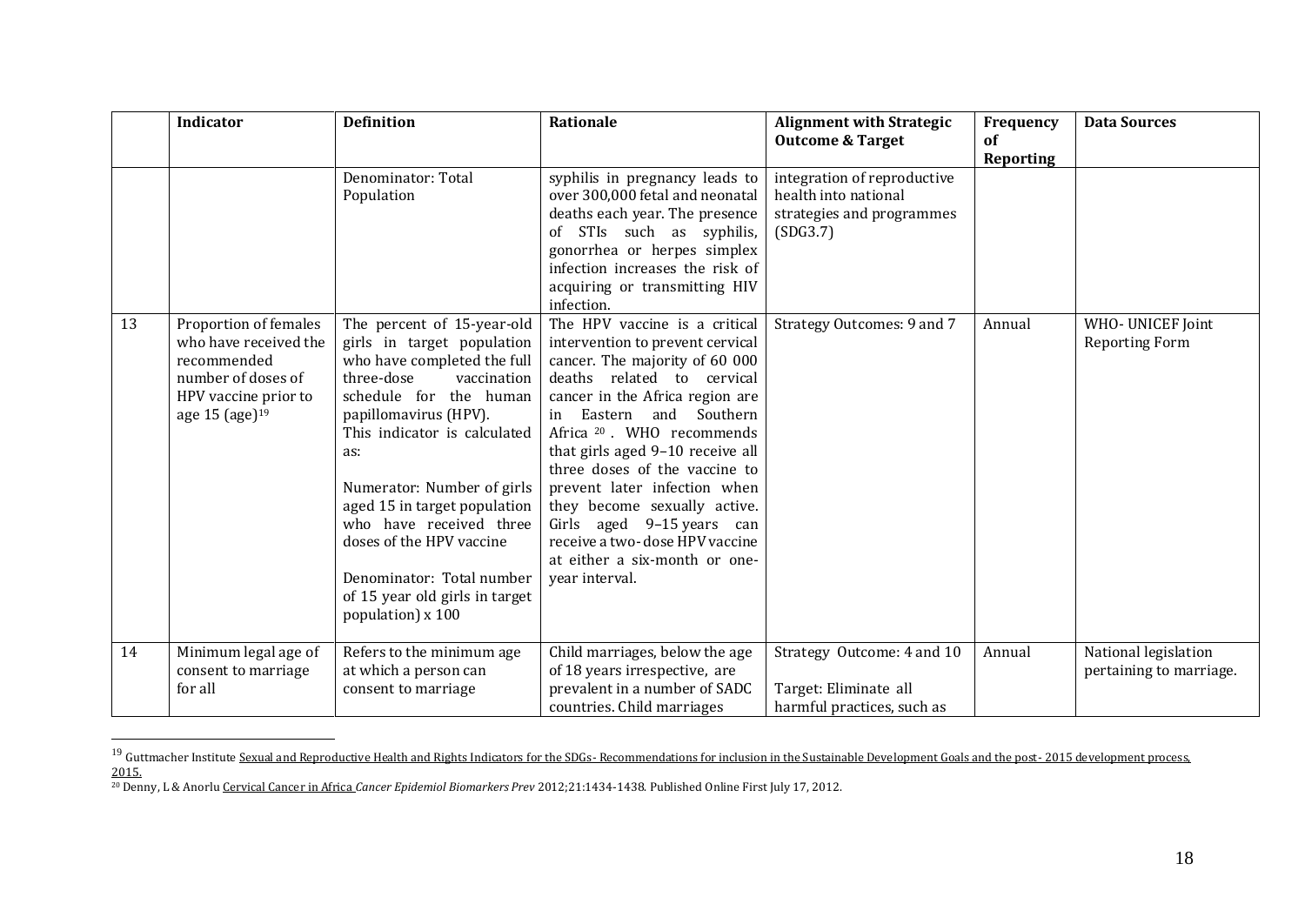|    | Indicator                                                                                                                                               | <b>Definition</b>                                                                                                                                                                                                                                                              | Rationale                                                                                                                                                                                                                                                                                                                                                                                                                                                                                                                          | <b>Alignment with Strategic</b><br><b>Outcome &amp; Target</b>                                                                                                                                                                  | Frequency<br>of  | <b>Data Sources</b>                                                                                                    |
|----|---------------------------------------------------------------------------------------------------------------------------------------------------------|--------------------------------------------------------------------------------------------------------------------------------------------------------------------------------------------------------------------------------------------------------------------------------|------------------------------------------------------------------------------------------------------------------------------------------------------------------------------------------------------------------------------------------------------------------------------------------------------------------------------------------------------------------------------------------------------------------------------------------------------------------------------------------------------------------------------------|---------------------------------------------------------------------------------------------------------------------------------------------------------------------------------------------------------------------------------|------------------|------------------------------------------------------------------------------------------------------------------------|
|    |                                                                                                                                                         |                                                                                                                                                                                                                                                                                | negatively impact on the health<br>and well-being of girls. Child<br>marriages deny girls the<br>possibilities of finishing their<br>education and reaching their<br>full potential, make them<br>vulnerable to gender-based<br>violence, early and unintended                                                                                                                                                                                                                                                                     | child, early and forced<br>marriage and female genital<br>mutilation. (SDG 5.3)                                                                                                                                                 | <b>Reporting</b> |                                                                                                                        |
|    |                                                                                                                                                         |                                                                                                                                                                                                                                                                                | pregnancy, and increases their<br>risk of mortality.                                                                                                                                                                                                                                                                                                                                                                                                                                                                               |                                                                                                                                                                                                                                 |                  |                                                                                                                        |
| 15 | Legal status of<br>abortion                                                                                                                             | The circumstances for<br>lawful termination of<br>pregnancy.<br>Measurement: In some<br>instances, abortion may: A)<br>be provided upon request;<br>B) restricted to certain<br>provisions as defined by the<br>laws of the country<br>concerned;<br>C) may not be accessible. | In 2010-2014 the estimated<br>incidence of abortion in Africa<br>and Southern Africa was 35 per<br>1,000 women of reproductive<br>age. Three-quarters of the<br>estimated 6.9 million annual<br>abortions in Africa were<br>classified as unsafe and 48%<br>'least safe', the highest globally.<br>The legal status of abortion<br>impacts the extent to which<br>women and girls can access<br>safe abortion services, and<br>consequently the levels of<br>unsafe abortion, which is a<br>major driver of maternal<br>mortality. | Strategy Outcomes: 5 and 7                                                                                                                                                                                                      | Annual           | National Constitutions,<br>Health Codes, Penal<br>Codes<br><b>WHO UN Global</b><br><b>Abortion Policy Data</b><br>Base |
| 16 | Proportion of ever-<br>partnered girls and<br>women (ages 15 and<br>above) subjected to<br>physical and/or<br>sexual violence by a<br>current or former | Proportion of ever-<br>partnered women 15-49<br>years who experienced<br>physical and/or sexual<br>violence from a male                                                                                                                                                        | Gender-based violence is a<br>significant challenge in the<br>region, but data remains<br>inadequate on the extent of the<br>problem. Women who have<br>been physically or sexually<br>abused by their partners are<br>more likely to have a low-birth-                                                                                                                                                                                                                                                                            | <b>Strategy Outcome: 4</b><br>Target: Eliminate all forms of<br>violence against all women and<br>girls in the public and private<br>spheres, including trafficking,<br>and sexual and other types of<br>exploitation (SDG 5.2) | Annual           | <b>DHIS</b><br>Surveys when available                                                                                  |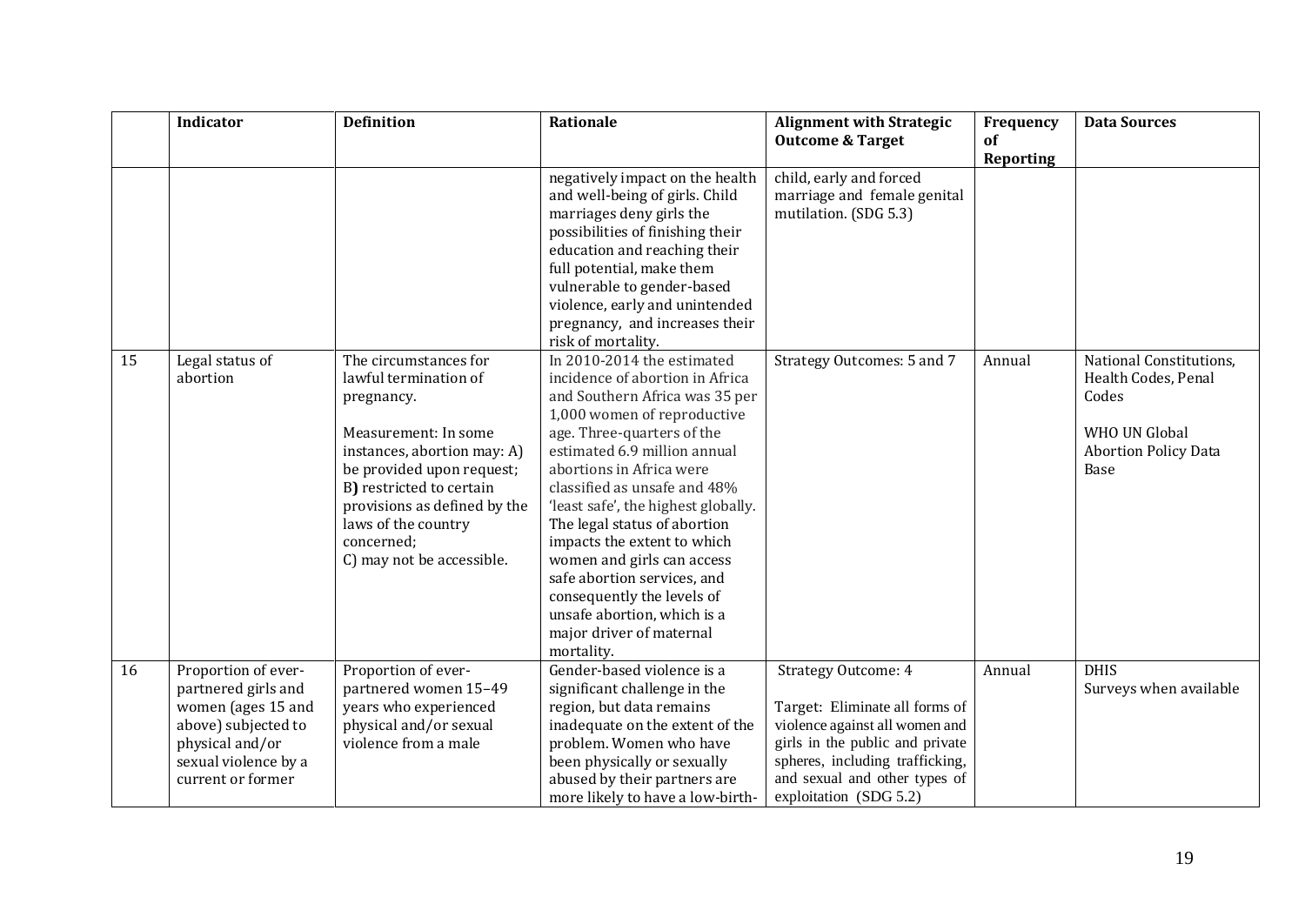|    | <b>Indicator</b>                                                                                                         | <b>Definition</b>                                                                                                                                                                                                                                                                                                                                                                                                                         | <b>Rationale</b>                                                                                                                                                                                                                                                    | <b>Alignment with Strategic</b><br><b>Outcome &amp; Target</b>                                                                                                                                                                 | Frequency<br><b>of</b><br>Reporting | <b>Data Sources</b>    |
|----|--------------------------------------------------------------------------------------------------------------------------|-------------------------------------------------------------------------------------------------------------------------------------------------------------------------------------------------------------------------------------------------------------------------------------------------------------------------------------------------------------------------------------------------------------------------------------------|---------------------------------------------------------------------------------------------------------------------------------------------------------------------------------------------------------------------------------------------------------------------|--------------------------------------------------------------------------------------------------------------------------------------------------------------------------------------------------------------------------------|-------------------------------------|------------------------|
|    | intimate partner, in<br>the last 12 months <sup>21</sup><br>Disaggregation: age,<br>income, location                     | intimate partner in the past<br>twelve months <sup>22</sup> .<br>Numerator: Number of<br>women and girls aged 15 -<br>49 who experienced IPV in<br>the previous 12 months.<br>Denominator: Number of<br>women and girls aged 15<br>years and older (15 -49)                                                                                                                                                                               | weight baby; have an abortion;<br>experience depression, and are<br>more likely to acquire HIV.                                                                                                                                                                     |                                                                                                                                                                                                                                |                                     |                        |
| 17 | Non-partner sexual<br>violence prevalence <sup>23</sup><br>Disaggregation: age,<br>geography, type of<br>sexual violence | Proportion of women and<br>girls aged 15 years and older<br>subjected to sexual violence<br>by persons other than an<br>intimate partner in the<br>previous 12 months.<br>Number<br>- of<br>Numerator:<br>women and girls aged 15-49<br>who experienced<br>sexual<br>violence by persons other<br>than an intimate partner in<br>the previous 12 months.<br>Denominator: Number of<br>women and girls aged 15<br>years and older (15 -49) | Sexual violence is a significant<br>challenge, yet there is no<br>reliable data and reporting to<br>the criminal justice system.<br>There is a direct correlation<br>between sexual violence and<br>vulnerability to unintended<br>pregnancies, STI, HIV infection, | <b>Strategy Outcome: 4</b><br>Target: Eliminate all forms of<br>violence against all women and<br>girls in the public and private<br>spheres, including trafficking<br>and sexual and other types of<br>exploitation (SDG 5.2) | Annual                              | <b>DHIS</b><br>Surveys |

 $\overline{a}$ <sup>21</sup> Indicator Source: High Level Task Force for ICPD INDICATORS for a Transformative, High-Impact & People-Centred 2030 Agenda for Sustainable Development. August 2015

<sup>&</sup>lt;sup>22</sup> Physical violence includes: slapped, threw something that could hurt her; pushed, shoved, hit her with a fist or something else that could hurt her, kicked, dragged or beat her up, choked or burned herm threatened to use a gun, knife or other weapon against her. Sexual violence is physically forced her to have sexual intercourse against her will, to do something sexual that is degrading or humiliating, made her afraid of what would happen if she did not have sexual intercourse.

<sup>23</sup> Indicator Source: WHO. (2018) Global Reference List of 100 Core Health Indicators (plus health-related SDGs). (WHO)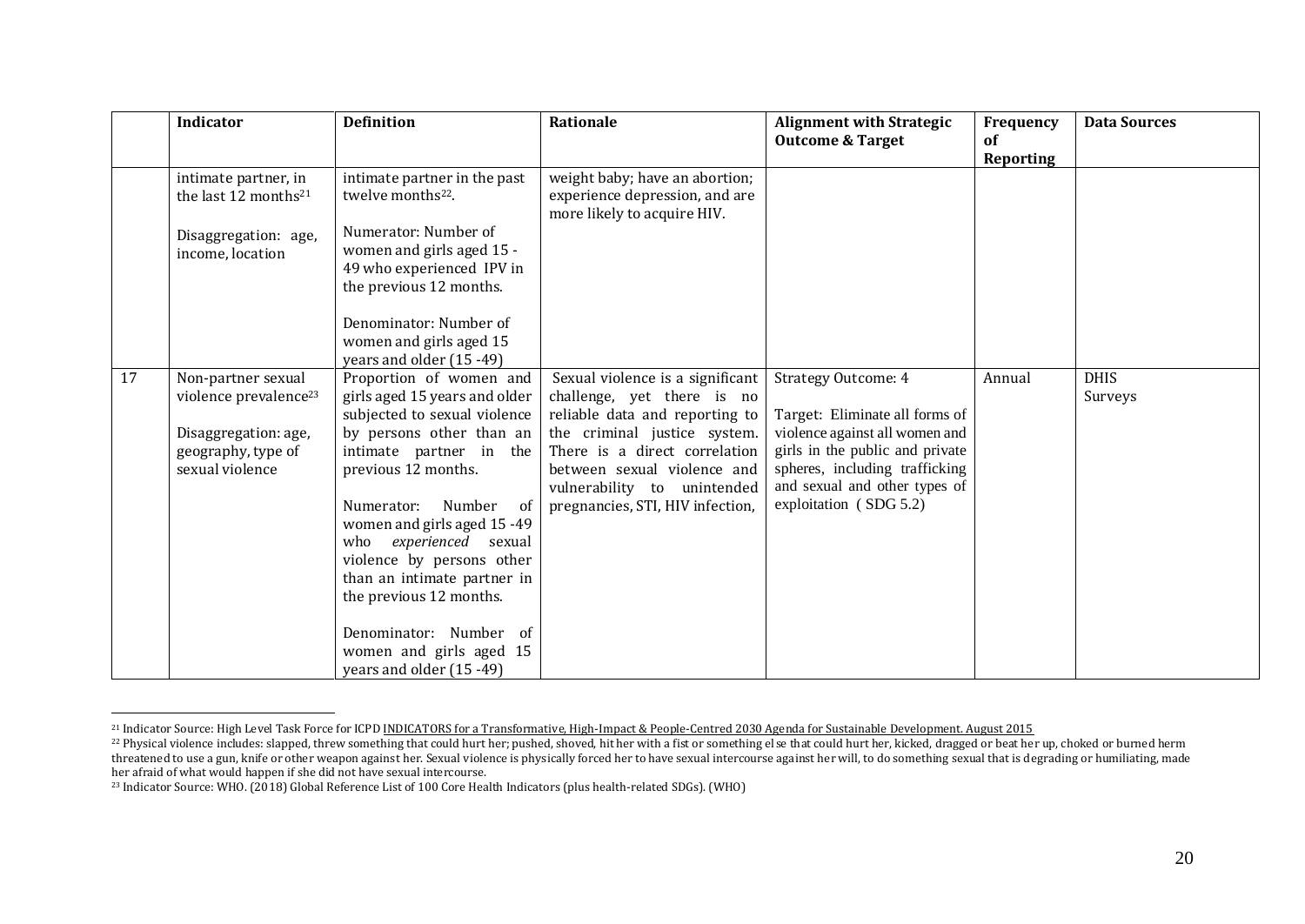|    | Indicator                                                                                                                                 | <b>Definition</b>                                                                                                                                                                                                    | Rationale                                                                                                                                                                                                                                                                                                                                                                                                                                                                                                                                                  | <b>Alignment with Strategic</b><br><b>Outcome &amp; Target</b>                                                                                                                                                                                                                            | Frequency<br><b>of</b> | <b>Data Sources</b>                  |
|----|-------------------------------------------------------------------------------------------------------------------------------------------|----------------------------------------------------------------------------------------------------------------------------------------------------------------------------------------------------------------------|------------------------------------------------------------------------------------------------------------------------------------------------------------------------------------------------------------------------------------------------------------------------------------------------------------------------------------------------------------------------------------------------------------------------------------------------------------------------------------------------------------------------------------------------------------|-------------------------------------------------------------------------------------------------------------------------------------------------------------------------------------------------------------------------------------------------------------------------------------------|------------------------|--------------------------------------|
| 18 | Percentage of annual<br>budgets allocated to<br>health sector <sup>24</sup>                                                               | Total current expenditure<br>on health as a percentage of<br>gross domestic product.<br>Numerator: sum of all<br>current expenditure on<br>health (12-month period)<br>Denominator: Gross<br><b>Domestic Product</b> | This indicator tracks political<br>commitment to strengthen<br>health service delivery. Current<br>health expenditure (percentage<br>as a proportion of GDP) in the<br>SADC region is uneven, with a<br>number of countries reflecting<br>a decrease.<br>Investments in strengthening<br>the broader health system can<br>help to realize and improve the<br>SRHR outcomes in the region,<br>through ensuring sufficient<br>health-care workers,<br>availability of commodities,<br>supplies and equipment, and<br>improving the health<br>infrastructure. | Strategy Outcomes: 8,7 and<br>10<br>Target: Health systems,<br>including community health<br>systems, are strengthened<br>to respond adequately to<br>SRH needs in the region<br>(SDG 5.6)<br>which is key to the provision<br>of integrated,<br>comprehensive, quality<br>SRHR services. | Reporting<br>Annual    | National budgets, health<br>accounts |
| 19 | Health worker density<br>and distribution <sup>25</sup><br><b>SRMNAH</b><br>(Disaggregated by<br>geography and cadre<br>of health worker) | Density of health workers<br>per 1,0000 of population.<br>Numerator: number of<br>health workers.<br>Denominator: Total<br>population                                                                                | region continues<br>The<br>to<br>experience shortages in trained<br>health-care workers to provide<br>quality integrated services. The<br>brain drain places an added<br>burden on the region to care for<br>health needs of the<br>the<br>population.<br>Having<br>the<br>required health-care workers<br>available that are trained and<br>equally<br>motivated,<br>and                                                                                                                                                                                  | Strategy Outcome: 8 and 7<br>Target: Substantially increase<br>health financing, the<br>recruitment, development,<br>training and retention of the<br>health workforce in<br>developing countries,                                                                                        | Annual                 | <b>Health Worker Registry</b>        |

<sup>24</sup> WHO *The Abuja Declaration Ten Years On http://www.who.int/healthsystems/publications/Abuja10.pdf*

 $\overline{a}$ 

 $^{25}$  Indicator Source: WHO. (2018) Global Reference List of 100 Core Health Indicators (plus health-related SDGs). (WHO)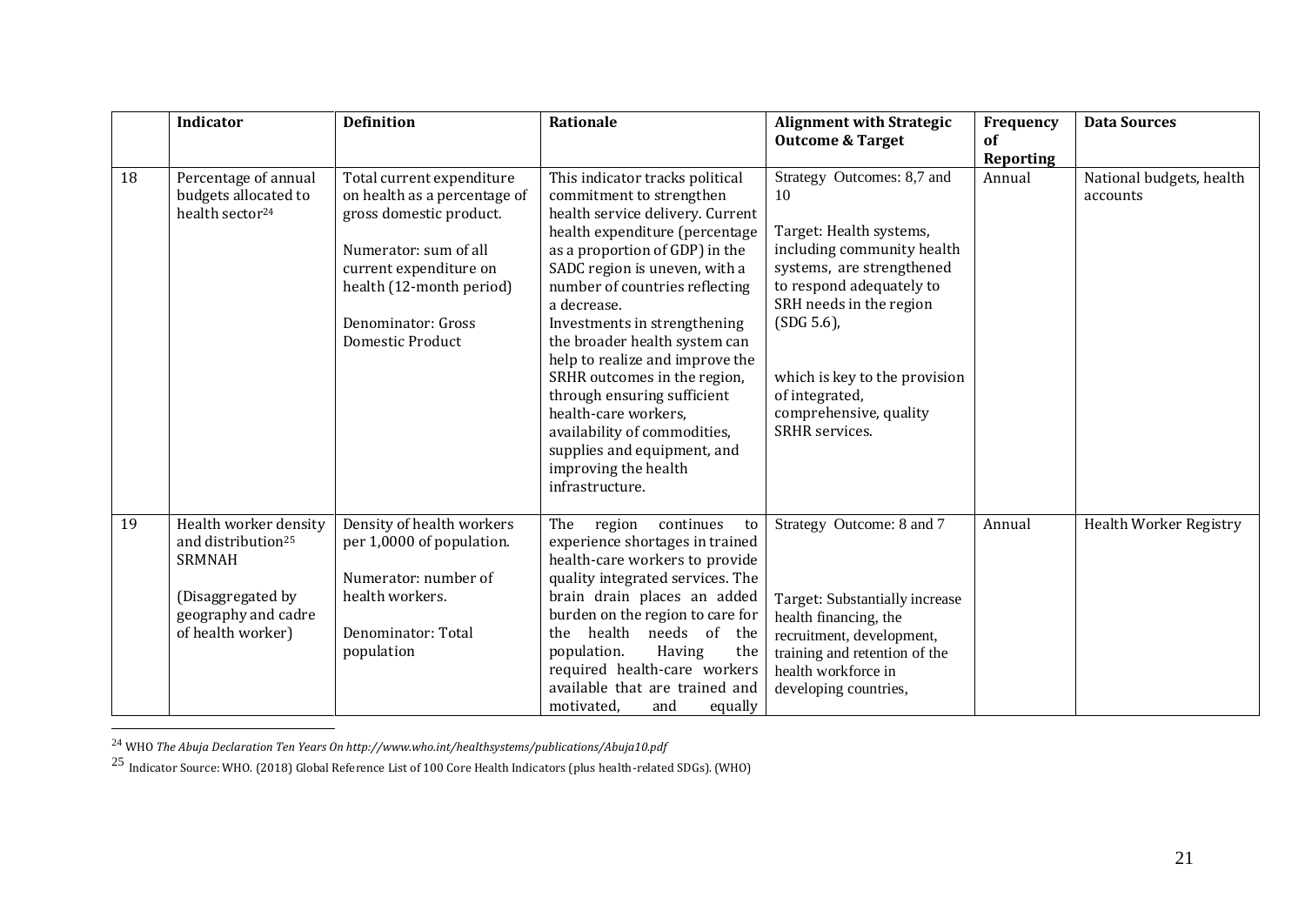|    | Indicator                                                                                                | <b>Definition</b>                                                                                                                                                                                                                                                                                                                                                                                                                                                                                                                                                                                                                                                                                                                                                             | Rationale                                                                                                                                                                                                                                                                                                                                                                                                                                                                                                                                                                                                                                                                                                                                                                   | <b>Alignment with Strategic</b><br><b>Outcome &amp; Target</b>                            | Frequency<br>of | <b>Data Sources</b> |
|----|----------------------------------------------------------------------------------------------------------|-------------------------------------------------------------------------------------------------------------------------------------------------------------------------------------------------------------------------------------------------------------------------------------------------------------------------------------------------------------------------------------------------------------------------------------------------------------------------------------------------------------------------------------------------------------------------------------------------------------------------------------------------------------------------------------------------------------------------------------------------------------------------------|-----------------------------------------------------------------------------------------------------------------------------------------------------------------------------------------------------------------------------------------------------------------------------------------------------------------------------------------------------------------------------------------------------------------------------------------------------------------------------------------------------------------------------------------------------------------------------------------------------------------------------------------------------------------------------------------------------------------------------------------------------------------------------|-------------------------------------------------------------------------------------------|-----------------|---------------------|
|    |                                                                                                          |                                                                                                                                                                                                                                                                                                                                                                                                                                                                                                                                                                                                                                                                                                                                                                               | distributed to provide quality<br>health care services, including<br>SRH, is critical to achieve the<br>outcomes of the Strategy for<br>SRHR in SADC region, the<br>health-related<br>SDG<br>and<br>universal<br>health<br>coverage<br>targets.                                                                                                                                                                                                                                                                                                                                                                                                                                                                                                                             | especially in least developed<br>countries and small island<br>developing States (SDG 3c) | Reporting       |                     |
| 20 | Proportion<br>of<br><b>SRHR</b><br>integrated<br>defined<br>services<br>delivered at the PHC<br>facility | Universal access to the full<br>package of sexual and<br>reproductive<br>health<br>interventions as defined by<br>the ICPD: (i) counselling and<br>services for a range of<br>modern contraceptives; (ii)<br>childbirth,<br>antenatal,<br>postnatal care and newborn<br>care; (iii) safe abortion<br>services and treatment of<br>complications of unsafe<br>abortion; (iv) prevention<br>and treatment of HIV<br>(including the use of PrEP<br>for key populations and<br>those most at risk); (v)<br>prevention, screening and<br>treatment of<br>sexually<br>transmitted infections; (vi)<br>prevention,<br>detection.<br>immediate services and<br>referrals for cases of sexual<br>and gender based violence,<br>including the provision of<br>post exposure prophylaxis | UHC which measures access,<br>equity, quality and financial risk<br>protection is a key priority in<br>the region. Given the levels of<br>poverty and inequality in the<br>region, facilitating access to<br>SRHR services, particularly for<br>who<br>those<br>most<br>are<br>marginalized by poverty and<br>other factors, is key.<br>Central to every essential<br>package is the need to organize<br>service delivery so as to<br>maximize the integration of<br>complementary services that<br>can be delivered effectively,<br>and<br>with<br>safely,<br>cost-<br>efficiencies over the delivery of<br>individual services, and in<br>combinations that are both<br>acceptable to the client and<br>feasible to the health system,<br>and especially to the provider. | Strategy Outcomes: 10 and                                                                 | Annual          |                     |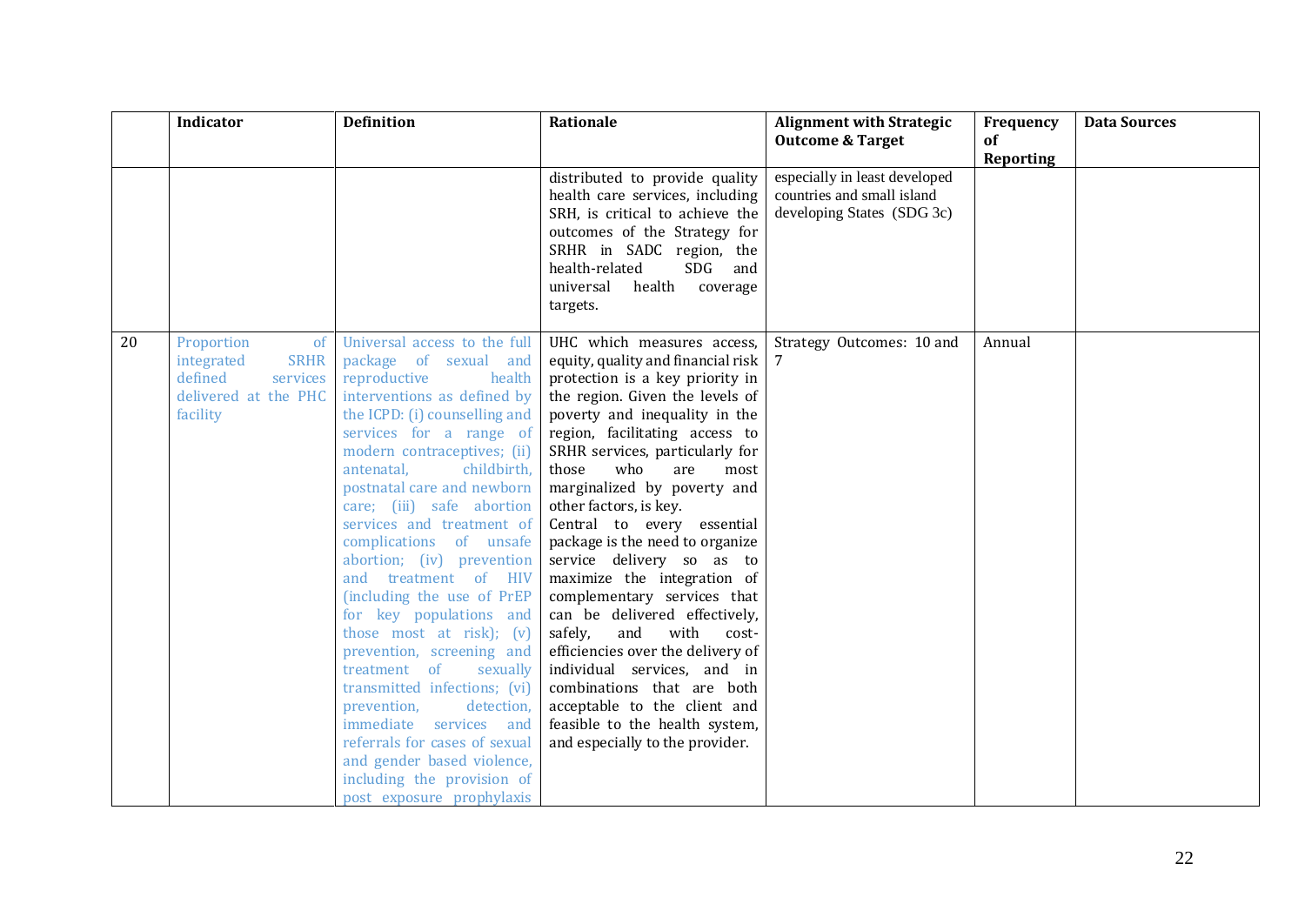| Indicator | <b>Definition</b>                                                                                                                                                                                                                                                                                                                                                                                                                                                                                                                                                                   | Rationale | <b>Alignment with Strategic</b><br><b>Outcome &amp; Target</b> | Frequency<br>0f<br>Reporting | <b>Data Sources</b> |
|-----------|-------------------------------------------------------------------------------------------------------------------------------------------------------------------------------------------------------------------------------------------------------------------------------------------------------------------------------------------------------------------------------------------------------------------------------------------------------------------------------------------------------------------------------------------------------------------------------------|-----------|----------------------------------------------------------------|------------------------------|---------------------|
|           | (PEP)<br>and<br>emergency<br>(vii)<br>contraceptives;<br>prevention, detection and<br>management<br>-of<br>reproductive<br>cancers,<br>especially cervical cancer;<br>(vii)<br>information,<br>counselling and referrals for<br>sub fertility and infertility<br>and (viii) information,<br>counselling and services for<br>sexual health and mental<br>well-being, and (ix) meet the<br>SRHR needs of all people, in<br>humanitarian situations<br>Numerator: Number of<br>SRHR services as defined<br>above delivered at a PHC<br>clinic<br>Denominator: Number of<br>PHC clinics |           |                                                                |                              |                     |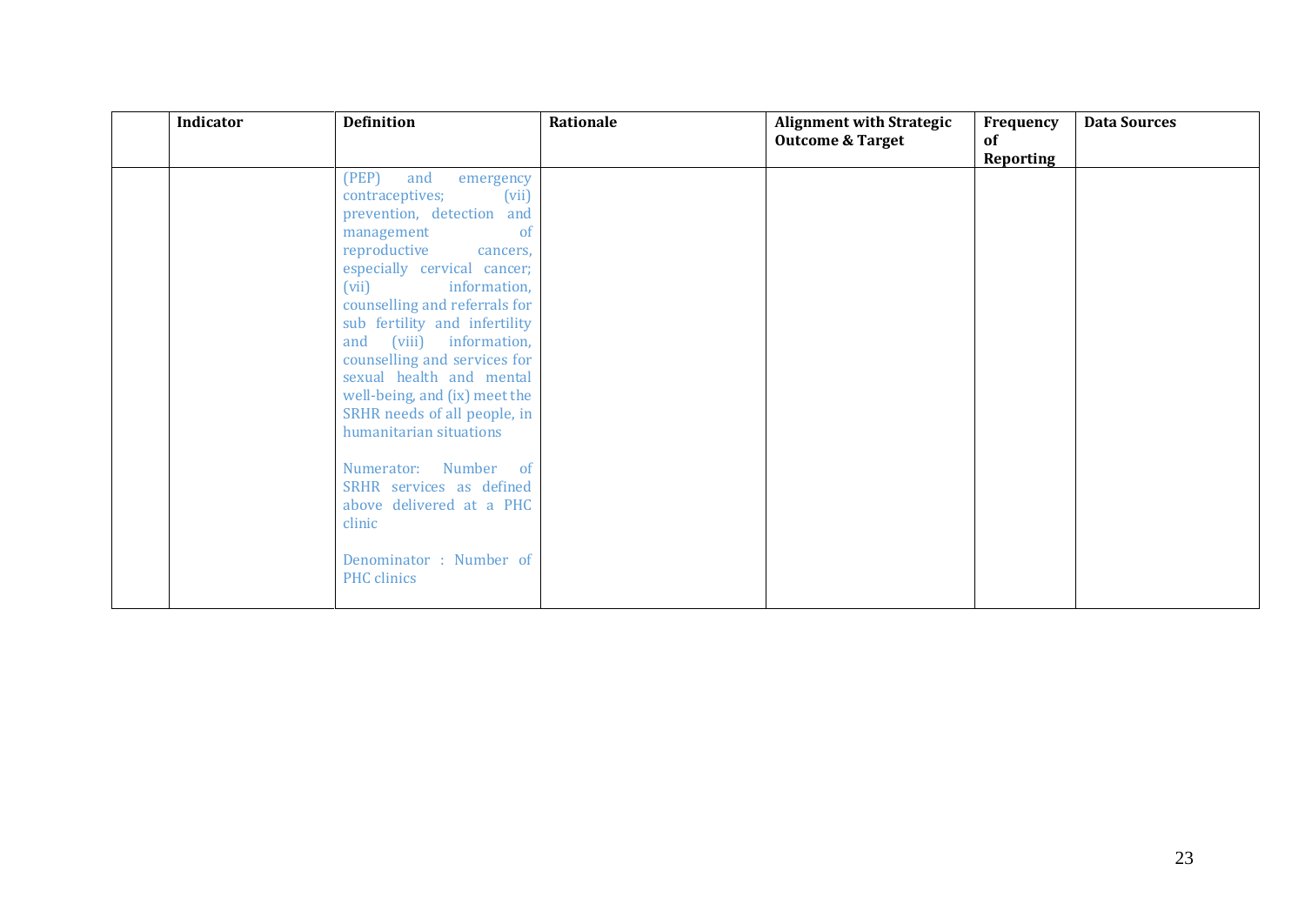#### **References**

- African Union Commission. (2015). Maputo Plan of Action 2016-2030: Universal Access to Comprehensive Sexual and Reproductive Health Services in Africa.
- Every Woman Every Child. (2015). The Global Strategy for Women's, Children's and Adolescents' Health (2016-2030).
- Every Woman Every Child; Partnership for Maternal, Newborn & Child Health. (2017). Progress in Partnership: Progress Report on the Every Woman Every Child Global Strategy for Women's, Children's and Adolescents' Health. Geneva: World Health Organization.

(WHO/FWC/NMC/17.3). Licence: CC BY-NC-SA 3.0 IGO.

- Guttmacher Institute. (2015). Sexual and Reproductive Health and Rights Indicators for the SDGs.
- Harper, D. M., & DeMars, L. R. (2017). HPV vaccines A review of the first decade. *Gynecologic Oncology, 146*, 196-204.
- Lee, L. y., & Garland, S.M. (2017). Human papillomavirus vaccination: the population impact [version 1; referees: 3 approved] F1,000 Research 2017, 6(F 1,000 Faculty Rev):866 (doi: 10.12688/f1,000 research.10691.1).
- Southern African Development Community. (2015). Minimum Standards for the Integration of HIV and Sexual and Reproductive Health in the SADC Region.
- The World Health Report. (2006). Health Workers: A Global Profile.
- UNAIDS. (2016). Fast-Track Commitments to End AIDS by 2030. Geneva.
- UNESCO., UNFPA., & UNAIDS. (2016). Fulfilling Our Promise to Young People Today: 2013-2015 Progress Review. Paris.
- UNFPA. (2016). SDG 3: Target 3.8: Indicator 3.8.1 Definitions, Metadata, Trends, Work Plan, and Challenges. Geneva.

UNFPA East and Southern Africa Regional Office. (2017). The State of the World's Midwifery: Analysis of the Sexual, Reproductive,

- Maternal, Newborn and Adolescent Health Workforce in East and Southern Africa. Johannesburg.
- UNFPA ESARO. (2016). How effective is comprehensive sexuality education in preventing HIV.
- WHO. (2013). Chapter 4: HPV Vaccination Comprehensive Cervical Cancer Control: A guide to essential practice (C4 GEP).
- WHO. (2013). Global and regional estimates of violence against women: prevalence and health effects of intimate partner violence and non-partner sexual violence.
- WHO. (2015). 100 Core Health Care Indicators.
- WHO. (2012). Developing standards and accompanying elements of a standard-driven quality improvement initiative.
- WHO. (2016). Global strategy on human resources for health: Workforce 2030. Geneva.
- World Health Statistics. (2016). Monitoring Health for the SDGs (Chapter 6).
- WHO. (2018). 2018 Global Reference List of 100 Core Health Indicators (plus health-related SDGs). Geneva: Licence: CC BY-NC-SA 3.0 IGO.